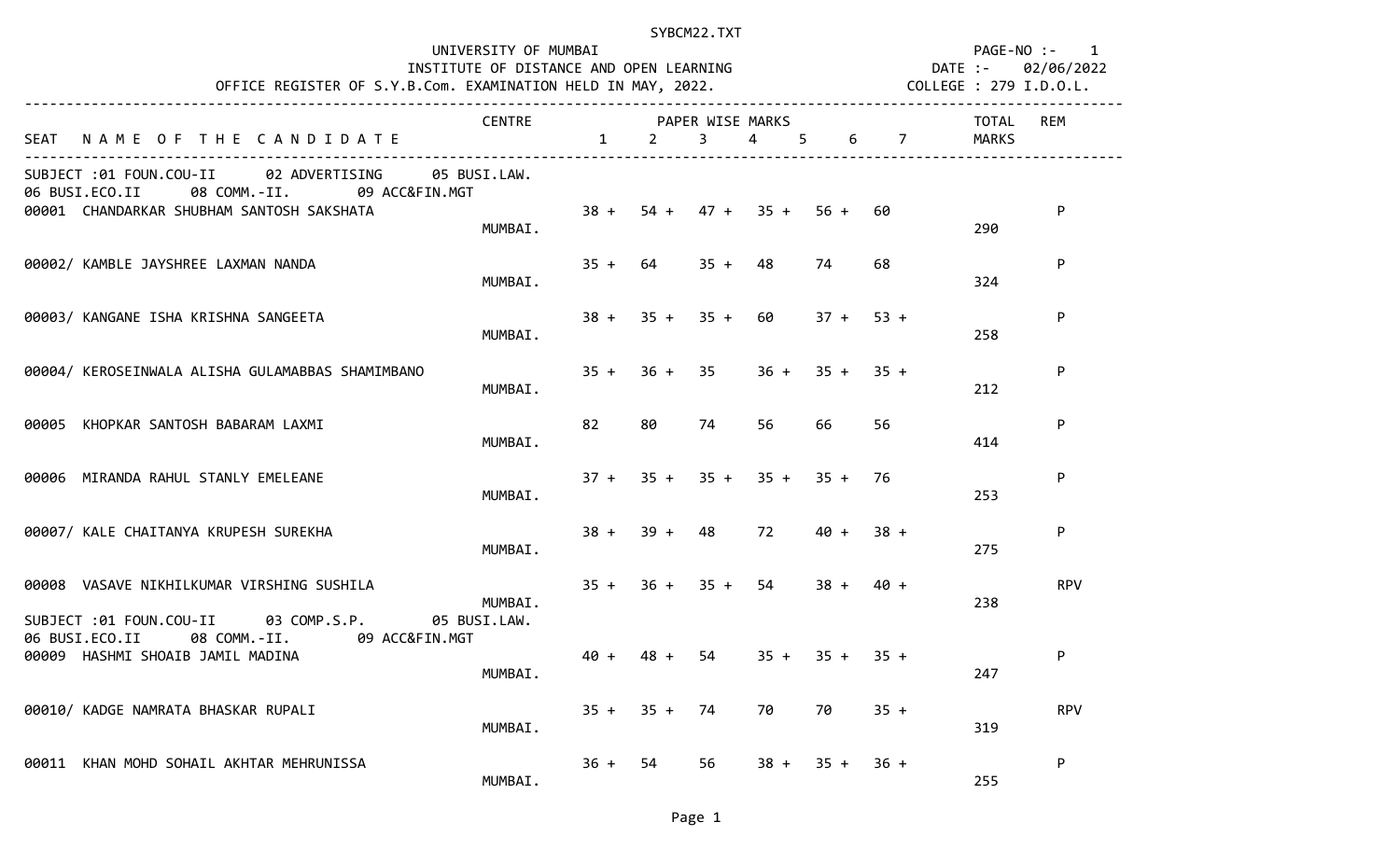|                                                                                                                                                                                                                                                                                                                                                    |                                                                 |              |                | SYBCM22.TXT           |                                 |             |                |                                      |                          |
|----------------------------------------------------------------------------------------------------------------------------------------------------------------------------------------------------------------------------------------------------------------------------------------------------------------------------------------------------|-----------------------------------------------------------------|--------------|----------------|-----------------------|---------------------------------|-------------|----------------|--------------------------------------|--------------------------|
| 00012/ PATHAN AARIFA AZEEM SUREKHA                                                                                                                                                                                                                                                                                                                 | MUMBAI.                                                         | $56 +$       | 48             | $44 +$                |                                 | $35 + 40 +$ | $36 +$         | 259                                  | P                        |
| 00013 SHAIKH MOHAMMED SUFIYAN ABDUL RAHIM FARIDA B                                                                                                                                                                                                                                                                                                 | MUMBAI.                                                         | $35 +$       |                | $35 + 35 + 70$        |                                 |             | $35 + 35 +$    | 245                                  | P                        |
| 00014 VINJUDA BHARAT BHIKHABHAI GANGA                                                                                                                                                                                                                                                                                                              | MUMBAI.                                                         | 68           | $35 + 78$      |                       | 74                              |             | $35 + 35 +$    | 325                                  | P                        |
| SUBJECT :01 FOUN.COU-II<br>10 COMPUTERS<br>06 BUSI.ECO.II<br>08 COMM.-II.<br>09 ACC&FIN.MGT<br>00015/ MEHER PRIYANKA KASHINATH SHAILA                                                                                                                                                                                                              | 05 BUSI.LAW.<br>MUMBAI.                                         | 44 +         |                | $40 + 37 + AB$        |                                 | $35 +$      | $52 +$         | 208                                  | <b>RR</b>                |
| SUBJECT :01 FOUN.COU-II<br>03 COMP.S.P.<br>06 BUSI.ECO.II<br>08 COMM.-II.<br>09 ACC&FIN.MGT<br>00016/ GHOGHAWALA ARVA MUSLIM FATEMA                                                                                                                                                                                                                | 05 BUSI.LAW.<br>MUMBAI.                                         | $35 +$       |                | $35 + 47 + 78$        |                                 | $44 +$      | 70             | 309                                  | P                        |
| SUBJECT :01 FOUN.COU-II<br>14 ECO.SYSTEM.<br>06 BUSI.ECO.II<br>08 COMM.-II.<br>09 ACC&FIN.MGT<br>00017 PATIL HARISH NAMDEO SUSHILA                                                                                                                                                                                                                 | 05 BUSI.LAW.<br>MUMBAI.                                         |              |                |                       | $35 + 35 + 76$ $35 + 35 + 38 +$ |             |                | 254                                  | P                        |
| / - FEMALE,@-5042,*-5045,, + - MARKS CARRIED, E - ELIGIBLE FOR EXEMPTION, ADC - ADMISSION CANCELLED, RR - RESERVED,RPV - PROVISIONAL,<br>RRX - 0.5050, ABS - ABSENT, RLE-NOT CLEARED LOWER EXAM.,APR-ALREADY PASSED IN REVAL., # - T.C., % - Eli., \$ - Enrl., NULL - NULL & VOIDA<br>OFFICE REGISTER OF S.Y.B.Com. EXAMINATION HELD IN MAY, 2022. | UNIVERSITY OF MUMBAI<br>INSTITUTE OF DISTANCE AND OPEN LEARNING |              |                |                       |                                 |             |                | PAGE-NO :-<br>COLLEGE : 279 I.D.O.L. | $\overline{\phantom{0}}$ |
| NAME OF THE CANDIDATE<br><b>SEAT</b>                                                                                                                                                                                                                                                                                                               | <b>CENTRE</b>                                                   | $\mathbf{1}$ | $\overline{2}$ | PAPER WISE MARKS<br>3 | $\overline{4}$                  | 5<br>6      | $\overline{7}$ | TOTAL<br><b>MARKS</b>                | REM                      |
| SUBJECT :01 FOUN.COU-II<br>02 ADVERTISING<br>06 BUSI.ECO.II<br>08 COMM.-II.<br>09 ACC&FIN.MGT<br>00018 DASARI VIVEK SUDARSHAN RAMADEVI                                                                                                                                                                                                             | 05 BUSI.LAW.<br>DADAR.                                          | $35 +$       | $35 + 35 +$    |                       | 66                              | $35 +$      | 68             | 274                                  | P                        |
| 00019/ DEVENDRA SANDHYA RAJENDRAN UMAMAHESHWARI                                                                                                                                                                                                                                                                                                    | DADAR.                                                          | 68           | 62             | 62                    | 58                              | 68          | 50             | 368                                  | P                        |
| 00020/ GAVALI DIPTI CHANDRASHEKHAR CHITRA                                                                                                                                                                                                                                                                                                          | DADAR.                                                          | $35 +$       | $39 +$         | 38                    | 54                              | $38 +$      | 36             | 240                                  | P                        |
| 00021/ KADAM PRIYANKA BHIKAJI ASHA                                                                                                                                                                                                                                                                                                                 | DADAR.                                                          | 64           | $42 +$         | 48                    | 46                              | $35 +$      | $35 +$         | 270                                  | P                        |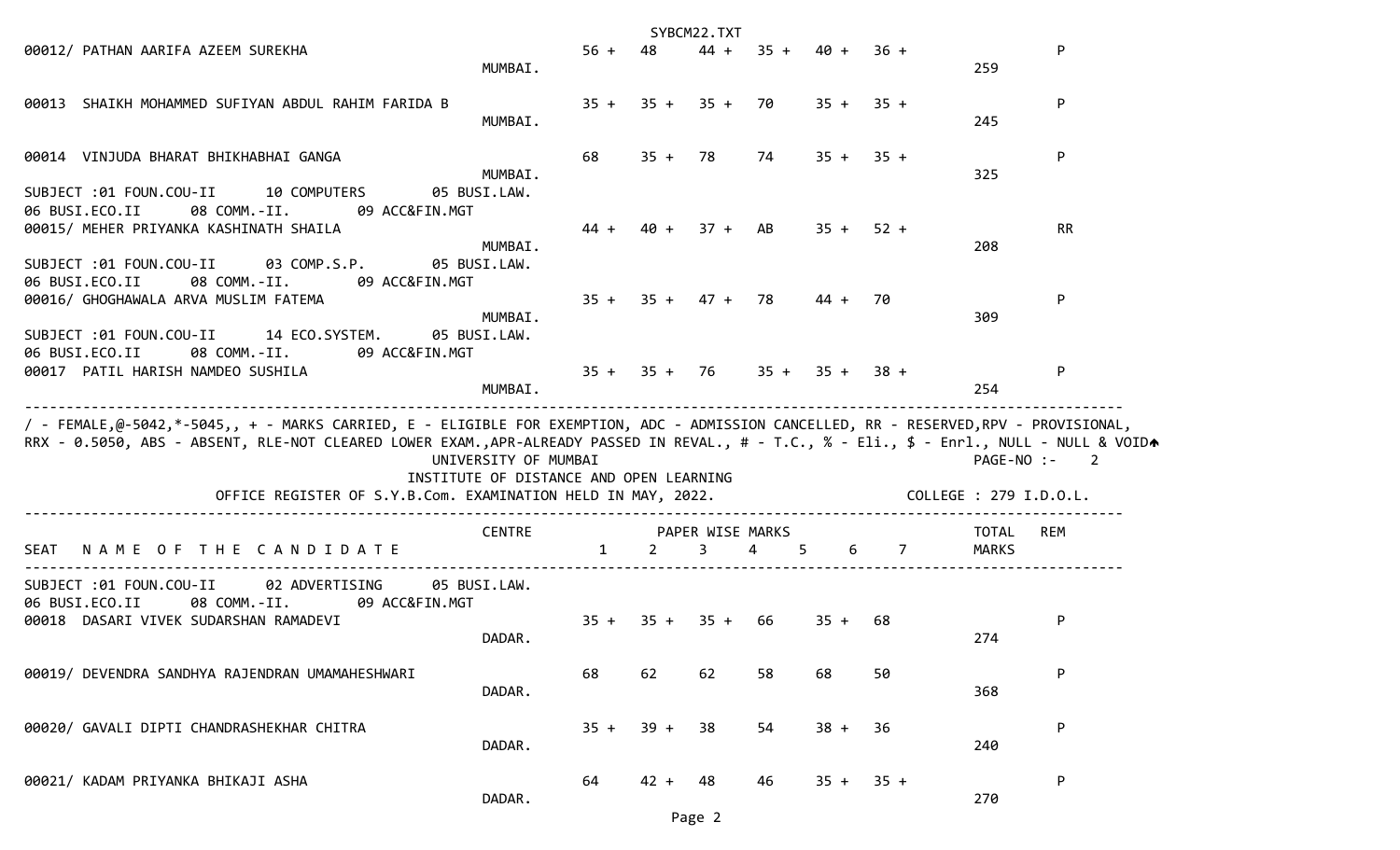| 00022 KHAN IQBAL BAFRIDI SHAHEEN                                                        | DADAR.                 | $38 +$         | 40 +      | 46                  | 50          | 40 +   | $35 +$ | 249 | P         |
|-----------------------------------------------------------------------------------------|------------------------|----------------|-----------|---------------------|-------------|--------|--------|-----|-----------|
| 00023/ MADKAIKAR SONALI ANIL MANGALA                                                    | DADAR.                 | $44 +$         | $45 +$    | $42 +$              | 60          | $40 +$ | $40 +$ | 271 | ${\sf P}$ |
| 00024/ NISHAD ANKITA RAMESHCHAND SHEELA                                                 | DADAR.                 | $35 +$         | 38        | 42                  | 36          | 44     | $41 +$ | 236 | P         |
| 00025/ PALSAMKAR VARSHA RAMESH RESHMA                                                   | DADAR.                 | $35 +$         | $35 + 35$ |                     | 44          | $35 +$ | $35 +$ | 219 | ${\sf P}$ |
| 00026 SARVANKAR DIPAK PARSHURAM PRATIKSHA                                               | DADAR.                 | 44             | $35 +$    |                     | $38 + 35 +$ | $35 +$ | 40 +   | 227 | ${\sf P}$ |
| 00027 SHAIKH DANISH IBRAHIM MEMOONA                                                     | DADAR.                 | $45 +$         |           | $39 + 35 + 56$      |             | $35 +$ | 52     | 262 | ${\sf P}$ |
| 00028 SUTAR VINAYAK SUBHASH SUSHMA                                                      | DADAR.                 | $35 +$         | 70        |                     | $35 + 35 +$ | $35 +$ | 92     | 302 | ${\sf P}$ |
| 00029 THAWAL SWAPNIL MURLIDHAR ANITA                                                    | DADAR.                 | $40 +$         | $40 +$    | $35 +$              | 62          | $49 +$ | $61 +$ | 287 | P         |
| 00030/ UMBRE RESHMA RAMESH JAYSHREE                                                     | DADAR.                 | $35 + 35 + 35$ |           |                     | 48          | $36 +$ | $35 +$ | 224 | P         |
| 00031/ WAJE RAJASHREE BALASAHEB ASHA<br>SUBJECT :01 FOUN.COU-II 03 COMP.S.P.            | DADAR.<br>05 BUSI.LAW. | $42 + 45 + 52$ |           |                     | $35 +$      | $35 +$ | 46     | 255 | ${\sf P}$ |
| 06 BUSI.ECO.II<br>08 COMM.-II.<br>09 ACC&FIN.MGT<br>00032 BHORADE RAHUL SHIVAJI SUSHILA | DADAR.                 |                |           | $35 + 35 + 64 + 36$ |             | $64 +$ | $56 +$ | 290 | ${\sf P}$ |
| 00033 DHANGDE SANKET SADASHIV TANUJA                                                    | DADAR.                 | 74             | $36 +$    | $49 +$              | $35 +$      | 50     | 50     | 294 | ${\sf P}$ |
| 00034 GHADI SAI ASHOK ANITA                                                             | DADAR.                 | $36 +$         | $35 + 35$ |                     | $36 +$      | $44 +$ | $54 +$ | 240 | ${\sf P}$ |

/ - FEMALE,@-5042,\*-5045,, + - MARKS CARRIED, E - ELIGIBLE FOR EXEMPTION, ADC - ADMISSION CANCELLED, RR - RESERVED,RPV - PROVISIONAL, RRX - 0.5050, ABS - ABSENT, RLE-NOT CLEARED LOWER EXAM.,APR-ALREADY PASSED IN REVAL., # - T.C., % - Eli., \$ - Enrl., NULL - NULL & VOIDA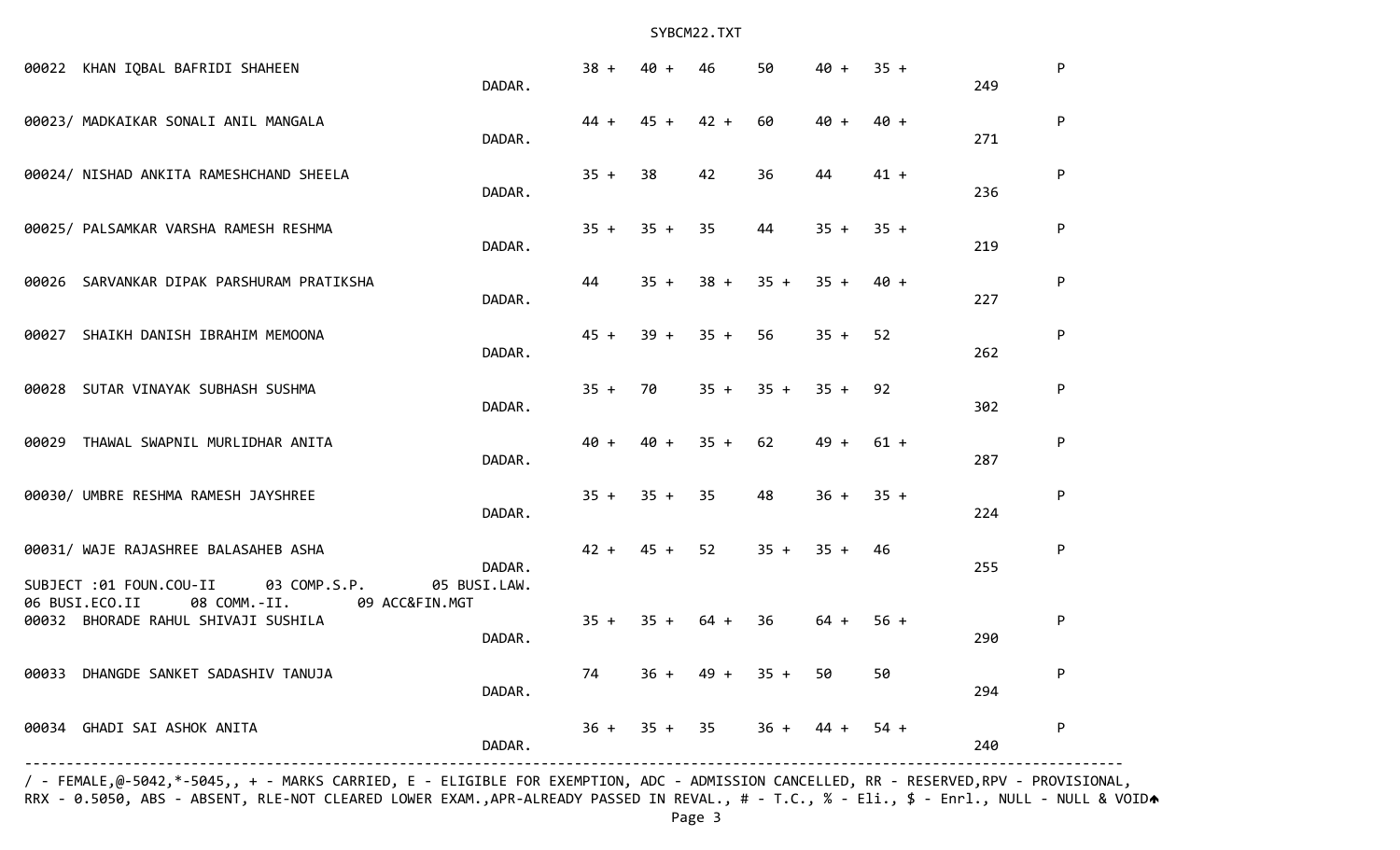UNIVERSITY OF MUMBAI **PAGE-NO** :- 3

### INSTITUTE OF DISTANCE AND OPEN LEARNING

OFFICE REGISTER OF S.Y.B.Com. EXAMINATION HELD IN MAY, 2022. COLLEGE : 279 I.D.O.L.

|  | $C$ OLIFGE $\cdot$ 279 T D O L |  |  |
|--|--------------------------------|--|--|

|                                                                                                   | CENTRE   |        |             | PAPER WISE MARKS |                          |                     |             | TOTAL   | <b>REM</b> |
|---------------------------------------------------------------------------------------------------|----------|--------|-------------|------------------|--------------------------|---------------------|-------------|---------|------------|
| SEAT NAME OF THE CANDIDATE                                                                        |          |        | $1 \t2$     | 3 <sup>7</sup>   | $4 \quad$                | 5 <sup>5</sup><br>6 |             | 7 MARKS |            |
| SUBJECT :01 FOUN.COU-II 03 COMP.S.P. 05 BUSI.LAW.<br>06 BUSI.ECO.II 08 COMM.-II. 09 ACC&FIN.MGT   |          |        |             |                  |                          |                     |             |         |            |
| 00035/ GHODAKE NILAM VIKAS PUSHPA                                                                 | DADAR.   | 50     | $40 +$      | 60               | 44                       |                     | $35 + 36 +$ | 265     | P          |
| 00036 KHAN SAHIL ASLAM SHABANA                                                                    | DADAR.   | 52     | $35 + 60$   |                  | 60                       | 54                  | 54          | 315     | ${\sf P}$  |
| 00037 MUNGEKAR SIDDHESH EKNATH PRATIBHA                                                           | DADAR.   |        |             | $35 + 40 + 38$   |                          | $35 + 35 + 40 +$    |             | 223     | ${\sf P}$  |
| 00038/ PARAB SUPRIYA GOPAL SHUBHANGI                                                              | DADAR.   | $48 +$ |             |                  | $43 + 46 + 35 + 35 + 35$ |                     |             | 242     | ${\sf P}$  |
| 00039/ PHODKAR SUVIDHA SUNIL SMITA                                                                | DADAR.   | $50 +$ | 40 +        | 40 +             | $35 + 40$                |                     | $36 +$      | 241     | P          |
| 00040/ SARGALE ANKITA SHANAPPA ANITA                                                              | DADAR.   | $68 +$ | 40 +        | AB               |                          | $50 + 42 + 42 +$    |             | 242     | <b>RR</b>  |
| 00041/ SHAIKH SABA ABDUL KADAR SHAIKHJABEEN                                                       | DADAR.   | $35 +$ |             | $48 + 72$        |                          | $38 + 42 + 37 +$    |             | 272     | ${\sf P}$  |
| 00042 SHIRKE RAKESH BAPU PRABHAVATI                                                               | DADAR.   |        | $80 + 52 +$ | $40 +$           | $42 +$                   | $54 +$              | 36          | 304     | ${\sf P}$  |
| 00043/ VANKATE AYESHA ARUN SHANTA                                                                 | DADAR.   | $46 +$ | 48          | 42               |                          | $35 + 35 + 48 +$    |             | 254     | ${\sf P}$  |
| 00044 PAWAR VINOD VITHAL SUSHILA                                                                  |          | $35 +$ |             | $40 + 35$        |                          | $35 + 35 + 57 +$    |             |         | P          |
| SUBJECT :01 FOUN.COU-II 02 ADVERTISING 05 BUSI.LAW.<br>06 BUSI.ECO.II 08 COMM.-II. 09 ACC&FIN.MGT | DADAR.   |        |             |                  |                          |                     |             | 237     |            |
| 00045 AMIN SAHIL MADHUKAR VANITA                                                                  | ANDHERI. | 72     | 66          | 68               | 50                       | 52                  | 64          | 372     | P          |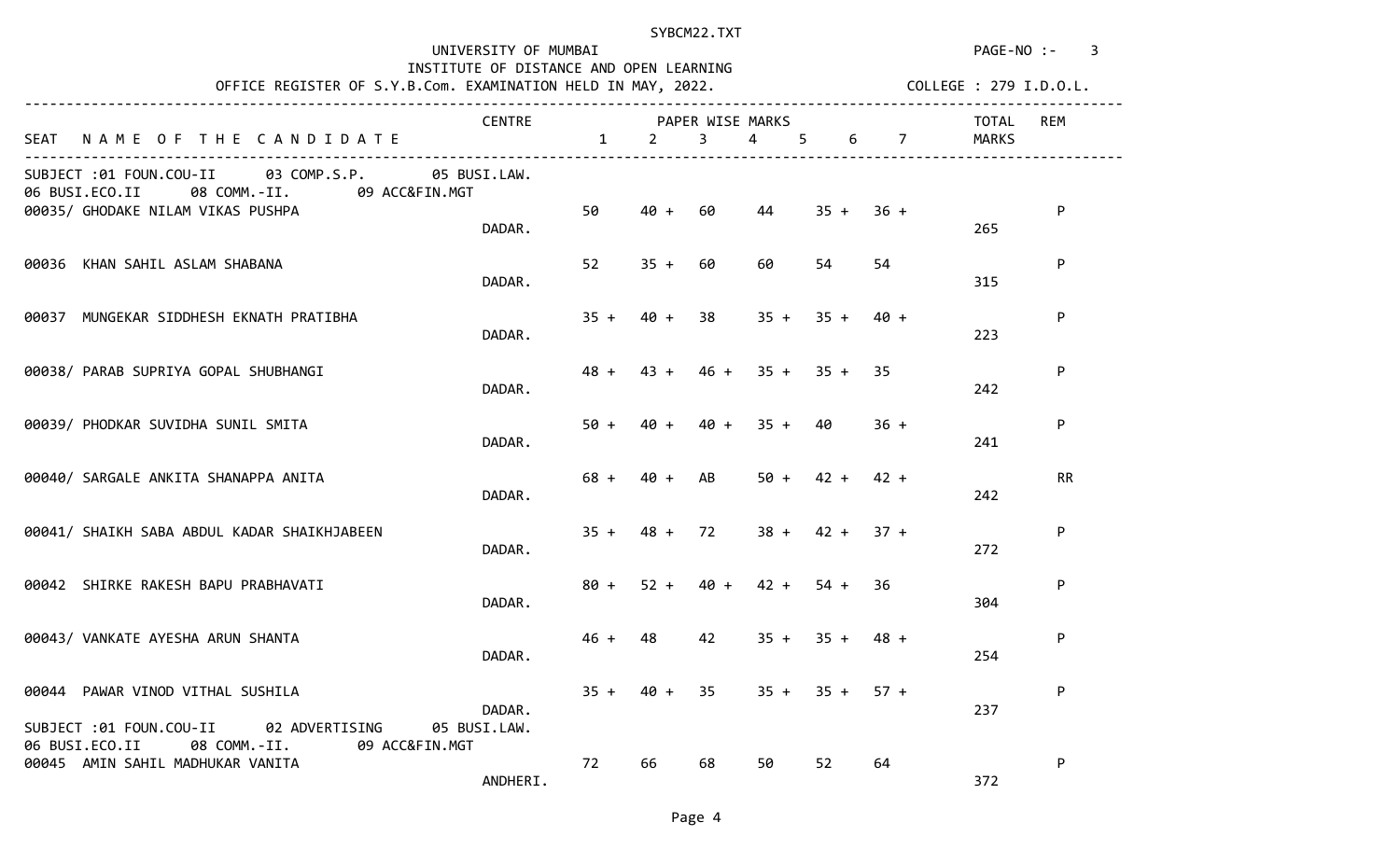|                                                                                                                                                                                                                                  |                                                                 |                        |             | SYBCM22.TXT    |                                 |             |             |                |             |
|----------------------------------------------------------------------------------------------------------------------------------------------------------------------------------------------------------------------------------|-----------------------------------------------------------------|------------------------|-------------|----------------|---------------------------------|-------------|-------------|----------------|-------------|
| 00046 BAVISI DARSHAN RAJIV JAGRUTI                                                                                                                                                                                               | ANDHERI.                                                        |                        |             |                | $56 + 48 + 36 + 40 + 40 +$      |             | 40          | 260            | P           |
| 00047 BENARAE PRASHANT DEVANAND DEVIKA                                                                                                                                                                                           | ANDHERI.                                                        |                        |             |                | 42 E 30 F 38 E 38 E 35 E        |             | 26 F        | 209            | <b>ATKT</b> |
| 00048/ BHAGWAT SHRADHA KAILAS PUSHPA                                                                                                                                                                                             | ANDHERI.                                                        | 70                     | 86          | 56             | 66                              | 76.         | 56          | 410            | P           |
| 00049 BHOITE PRASHANT SUBHASH SUCHITA                                                                                                                                                                                            | ANDHERI.                                                        |                        |             | $37 + 35 + 62$ |                                 | $48 + 36 +$ | $39 +$      | 257            | P           |
| 00050 BHOSALE KIRAN SAKHARAM ANITA                                                                                                                                                                                               | ANDHERI.                                                        |                        |             |                | $36 + 35 + 38 + 37 + 68$        |             | 50          | 264            | P           |
| 00051/ BIRJE JYOTI MADHUKAR SUNITA                                                                                                                                                                                               | ANDHERI.                                                        |                        |             |                | $36 + 88$ $35 + 37 + 35 + 62 +$ |             |             | 293            | P           |
| / - FEMALE,@-5042,*-5045,, + - MARKS CARRIED, E - ELIGIBLE FOR EXEMPTION, ADC - ADMISSION CANCELLED, RR - RESERVED,RPV - PROVISIONAL,                                                                                            |                                                                 |                        |             |                |                                 |             |             |                |             |
| RRX - 0.5050, ABS - ABSENT, RLE-NOT CLEARED LOWER EXAM.,APR-ALREADY PASSED IN REVAL., # - T.C., % - Eli., \$ - Enrl., NULL - NULL & VOIDA<br>OFFICE REGISTER OF S.Y.B.Com. EXAMINATION HELD IN MAY, 2022. COLLEGE : 279 I.D.O.L. | UNIVERSITY OF MUMBAI<br>INSTITUTE OF DISTANCE AND OPEN LEARNING |                        |             |                |                                 |             |             | PAGE-NO :- 4   |             |
| SEAT NAME OF THE CANDIDATE                                                                                                                                                                                                       | CENTRE PAPER WISE MARKS                                         | $1 \quad \blacksquare$ |             |                | $2 \quad 3 \quad 4 \quad 5$     |             | $6\qquad 7$ | TOTAL<br>MARKS | REM         |
| SUBJECT :01 FOUN.COU-II 02 ADVERTISING<br>06 BUSI.ECO.II<br>08 COMM.-II.<br>09 ACC&FIN.MGT<br>00052 CORREA STEVE SAMSON AGNES                                                                                                    | 05 BUSI.LAW.<br>ANDHERI.                                        |                        |             |                | $40 + 45 + 36 + 86$             | $36 + 78 +$ |             | 321            | P           |
| 00053 DOSHI SHRIPAL HITESH RUPA                                                                                                                                                                                                  | ANDHERI.                                                        | 68                     | 88          | $43 +$         |                                 | $42 + 36 +$ | $55 +$      | 332            | P           |
| 00054/ EDAPPILLY FILOMINA JOSEPH RITA                                                                                                                                                                                            | ANDHERI.                                                        |                        |             |                | $37 + 35 + 52$ $48 + 35 + 35 +$ |             |             | 242            | P           |
| 00055 GANVI YUVRAJ MAHIPATI HAUSABAI                                                                                                                                                                                             | ANDHERI.                                                        |                        | $50 + 46 +$ | 46 +           |                                 | $41 + 38 +$ | 35          | 256            | P           |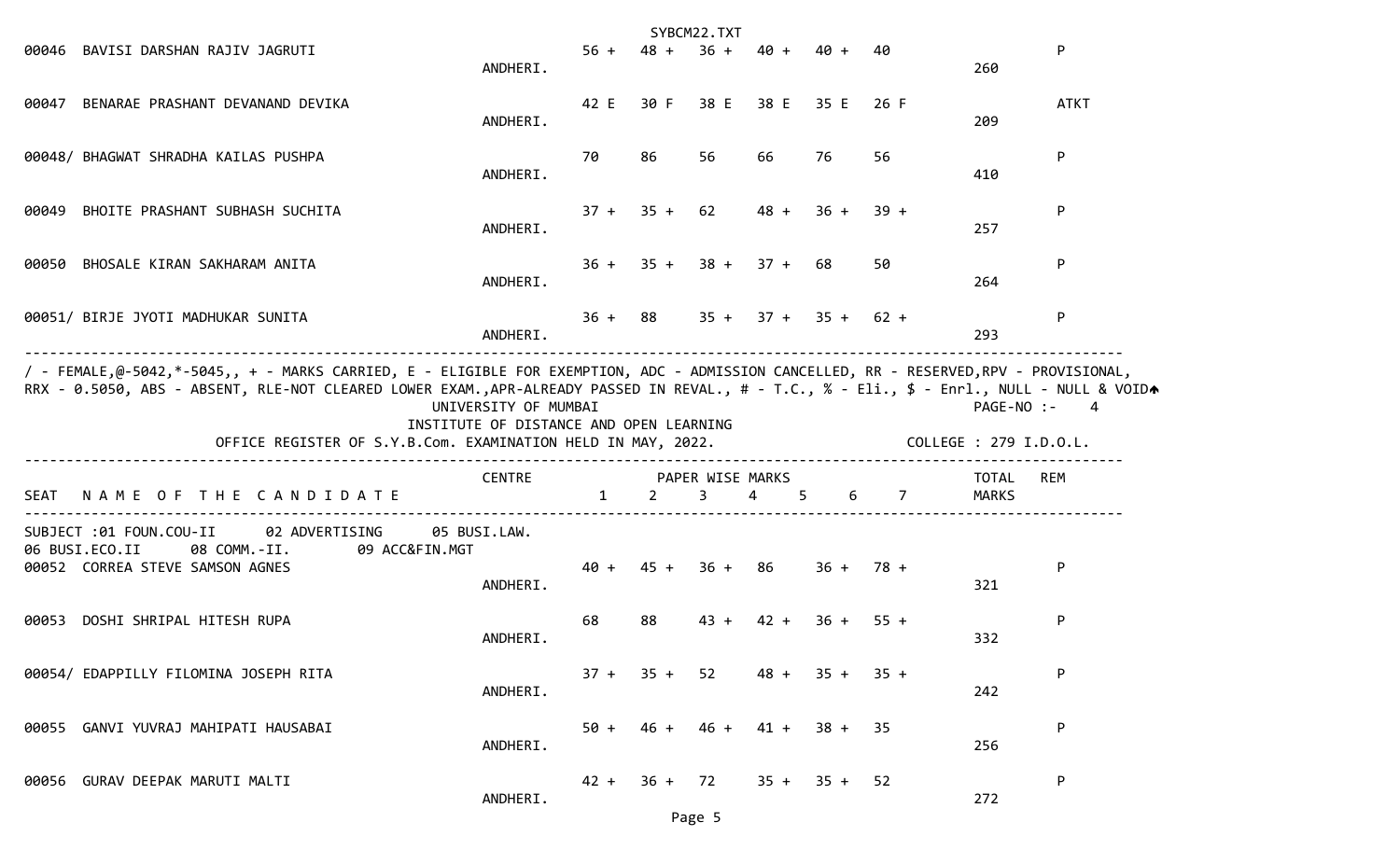| 00057/ HALDE MUSKAAN ASHFAQUE SHAMA          | ANDHERI. | $74 +$         | $52 +$    | $58 +$                | $44 +$ | 72                         | $44 +$ | 344 | P           |
|----------------------------------------------|----------|----------------|-----------|-----------------------|--------|----------------------------|--------|-----|-------------|
| 00058 HAWARI KAIF AKHTAR FAIMIDA             | ANDHERI. | 76             | $36 + 62$ |                       | $48 +$ | 68                         | $60 +$ | 350 | P           |
| 00059 KHADE DIPESH RAVINDRA AARTI            | ANDHERI. | $52 +$         | $36 +$    | $35 +$                | $44 +$ | $54 +$                     | 28 F   | 249 | <b>ATKT</b> |
| 00060/ KHAN SAIMA PARVEEN MASOOM AFSARI      | ANDHERI. | $35 +$         | $42 +$    | 56                    | $38 +$ | $39 +$                     | 58     | 268 | P           |
| 00061/ KHAN TABASSUM ABDUL REHAMAN SAIRABANU | ANDHERI. | 76 +           | $50 +$    | $64 +$                | $62 +$ | $58 +$                     | 28 F   | 338 | <b>ATKT</b> |
| 00062 KITWADKAR SACHIN MAHADEV RESHMA        | ANDHERI. | $35 + 35 + 64$ |           |                       | 70     | $35 +$                     | $35 +$ | 274 | P           |
| 00063/ KOLTE ANKITA ANAND APARNA             | ANDHERI. |                |           | $35 + 35 + 37 + 35 +$ |        | 70                         | $35 +$ | 247 | P           |
| 00064/ KORI SHILPA RAMMILAN ASHA             | ANDHERI. | $56 + 40 +$    |           | 56                    | $36 +$ | 36 +                       | 46 +   | 270 | P           |
| 00065 MANDAVKAR YOGESH PANDURANG SUBHADRA    | ANDHERI. |                |           |                       |        | $52 + 52 + 78 + 35 + 72 +$ | 36     | 325 | P           |
| 00066 MANGAONKAR JAFAR SADIK MUSA SHABANA    | ANDHERI. | $35 + 35 + 74$ |           |                       | 64     | $35 + 35 +$                |        | 278 | P           |
| 00067 MATAL NILESH NARAYAN SAVITA            | ANDHERI. | 44 +           | $35 + 72$ |                       | 60     | $38 +$                     | 82     | 331 | ${\sf P}$   |
| 00068 MAURYA JITESH LAL CHANDRA GULABEE DEVI | ANDHERI. | 54 E           |           | 44 E 40 E             | 22 F   | $38 +$                     | $53 +$ | 251 | <b>ATKT</b> |
| 00069/ MISHRA SUPRIYA SHRIKANT NISHA         | ANDHERI. |                |           | $35 + 35 + 35 + 58$   |        | 60                         | $35 +$ | 258 | ${\sf P}$   |
|                                              |          |                |           |                       |        |                            |        |     |             |

/ - FEMALE,@-5042,\*-5045,, + - MARKS CARRIED, E - ELIGIBLE FOR EXEMPTION, ADC - ADMISSION CANCELLED, RR - RESERVED,RPV - PROVISIONAL, RRX - 0.5050, ABS - ABSENT, RLE-NOT CLEARED LOWER EXAM.,APR-ALREADY PASSED IN REVAL., # - T.C., % - Eli., \$ - Enrl., NULL - NULL & VOIDA UNIVERSITY OF MUMBAI PAGE-NO :- 5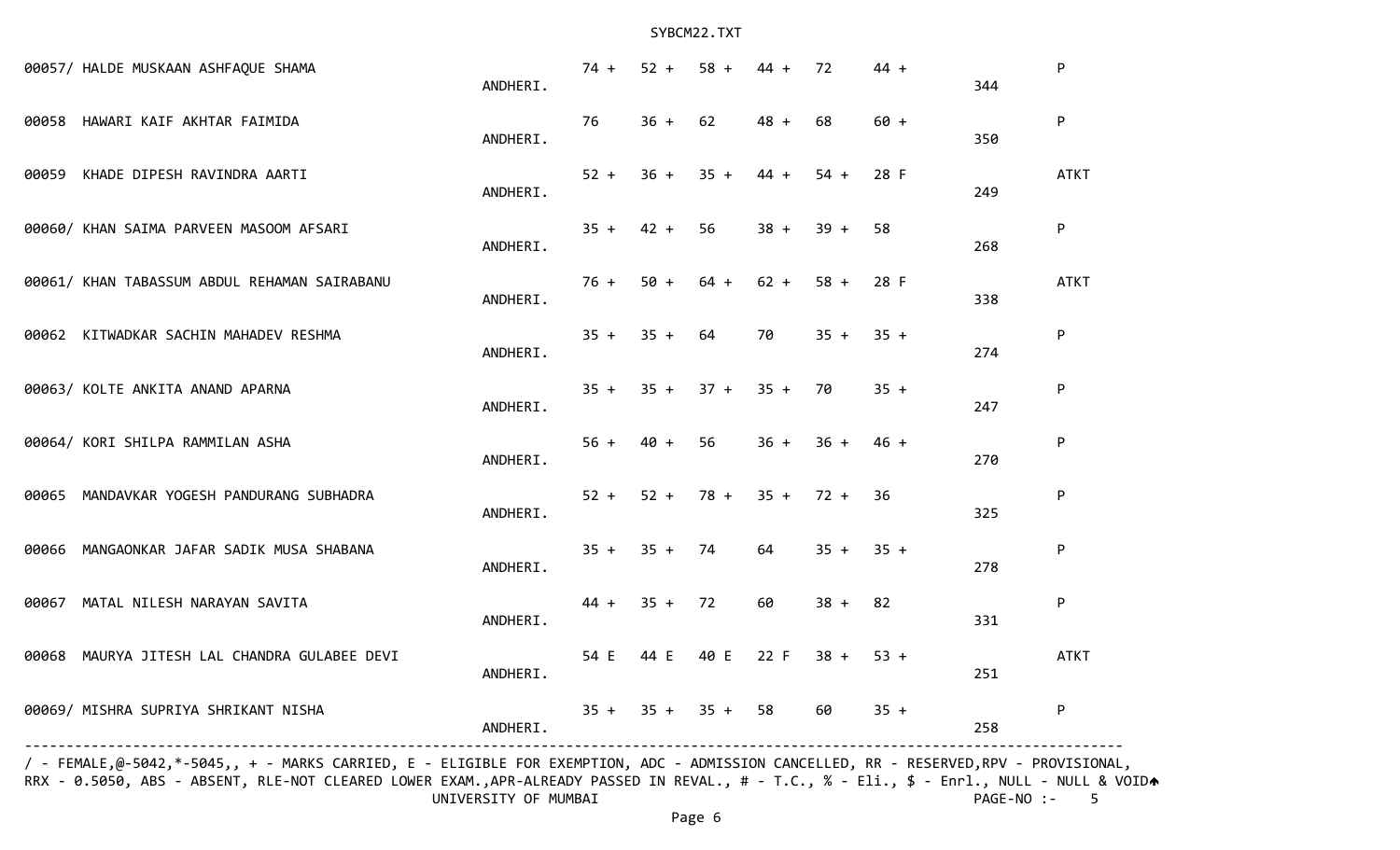# INSTITUTE OF DISTANCE AND OPEN LEARNING

OFFICE REGISTER OF S.Y.B.Com. EXAMINATION HELD IN MAY, 2022. COLLEGE : 279 I.D.O.L.

|                                                                                                         | CENTRE PAPER WISE MARKS |        |                  |                         |                               |                  |        |                   | TOTAL        | <b>REM</b>  |
|---------------------------------------------------------------------------------------------------------|-------------------------|--------|------------------|-------------------------|-------------------------------|------------------|--------|-------------------|--------------|-------------|
| SEAT NAME OF THE CANDIDATE                                                                              | $1 \t 2$                |        |                  | $\overline{\mathbf{3}}$ | $\overline{4}$                | $5 -$            |        | $6 \quad 7 \quad$ | <b>MARKS</b> |             |
| 02 ADVERTISING 05 BUSI.LAW.<br>SUBJECT :01 FOUN.COU-II<br>06 BUSI.ECO.II<br>08 COMM.-II. 09 ACC&FIN.MGT |                         |        |                  |                         |                               |                  |        |                   |              |             |
| 00070 MOHITE SIDDHESH SURESH SUSHMA                                                                     | ANDHERI.                |        |                  |                         | 78 E 54 E 58 E 66 E 58 E 02 F |                  |        |                   | 316          | <b>ATKT</b> |
| 00071/ NAIDU HASHMITA NARENDRA SUSHMA                                                                   | ANDHERI.                |        | $39 + 39 + 62$   |                         |                               | $36 + 35 + 37 +$ |        |                   | 248          | P           |
| 00072 P SURESH KUMAR M P RAJU SIVAPACKIYAM                                                              | ANDHERI.                |        | $35 + 38 + AB$   |                         |                               | $35 + 39 + 35 +$ |        |                   | 182          | <b>ABS</b>  |
|                                                                                                         |                         |        |                  |                         |                               |                  |        |                   |              |             |
| 00073/ PALKAR RUPALI SUNIL SHUBHANGI                                                                    | ANDHERI.                |        |                  |                         | $35 + 35 + 35 + 54$           | $37 + 35 +$      |        |                   | 231          | P           |
| 00074 PANDIT PRAJAVALESH SANJAY SHRADDHA                                                                | ANDHERI.                |        |                  |                         | $50 + 62 + 42 + 42 +$         | 50 +             | 54     |                   | 300          | P           |
| 00075 PATIL MAKRAND SADANAND SUPRIYA                                                                    | ANDHERI.                |        | $35 + 35 + 38$   |                         |                               | $35 + 35 + 37 +$ |        |                   | 215          | P           |
|                                                                                                         |                         |        |                  |                         |                               |                  |        |                   |              |             |
| 00076 RATHOD UJVESH MAHINDRABHAI NIRUBEN                                                                | ANDHERI.                | $38 +$ | $40 +$           |                         | $38 + 35 +$                   | $44 +$           | 44     |                   | 239          | P           |
| 00077/ SAINDANE CHETANA BHAGWAN SANGITA                                                                 | ANDHERI.                |        | $39 + 45 + 38$   |                         |                               | $35 + 46 + 45 +$ |        |                   | 248          | P           |
|                                                                                                         |                         |        |                  |                         |                               |                  |        |                   |              |             |
| 00078/ SAWANT SHRUTIKA DILIP SMEETA                                                                     | ANDHERI.                |        | $36 + 53 + 58$   |                         | 68                            | $35 + 35 +$      |        |                   | 285          | P           |
| 00079 SAYED JASAM HUSSAIN ZAKIR ZARINA                                                                  | ANDHERI.                |        | $60 + 38 + 50 +$ |                         | 66                            | $48 +$           | 40 +   |                   | 302          | P           |
| 00080 SAYED MODASSIR NABI AHMED FARIDA                                                                  |                         |        | $35 + 70$        | 70                      | 74                            | $35 + 40$        |        |                   |              | P           |
|                                                                                                         | ANDHERI.                |        |                  |                         |                               |                  |        |                   | 324          |             |
| 00081 SHAH ABHISHEK KUMAR RAJU KUMAR SUNITA                                                             | ANDHERI.                |        | $53 + 35 + 70$   |                         | $39 +$                        | $43 +$           | $51 +$ |                   | 291          | P           |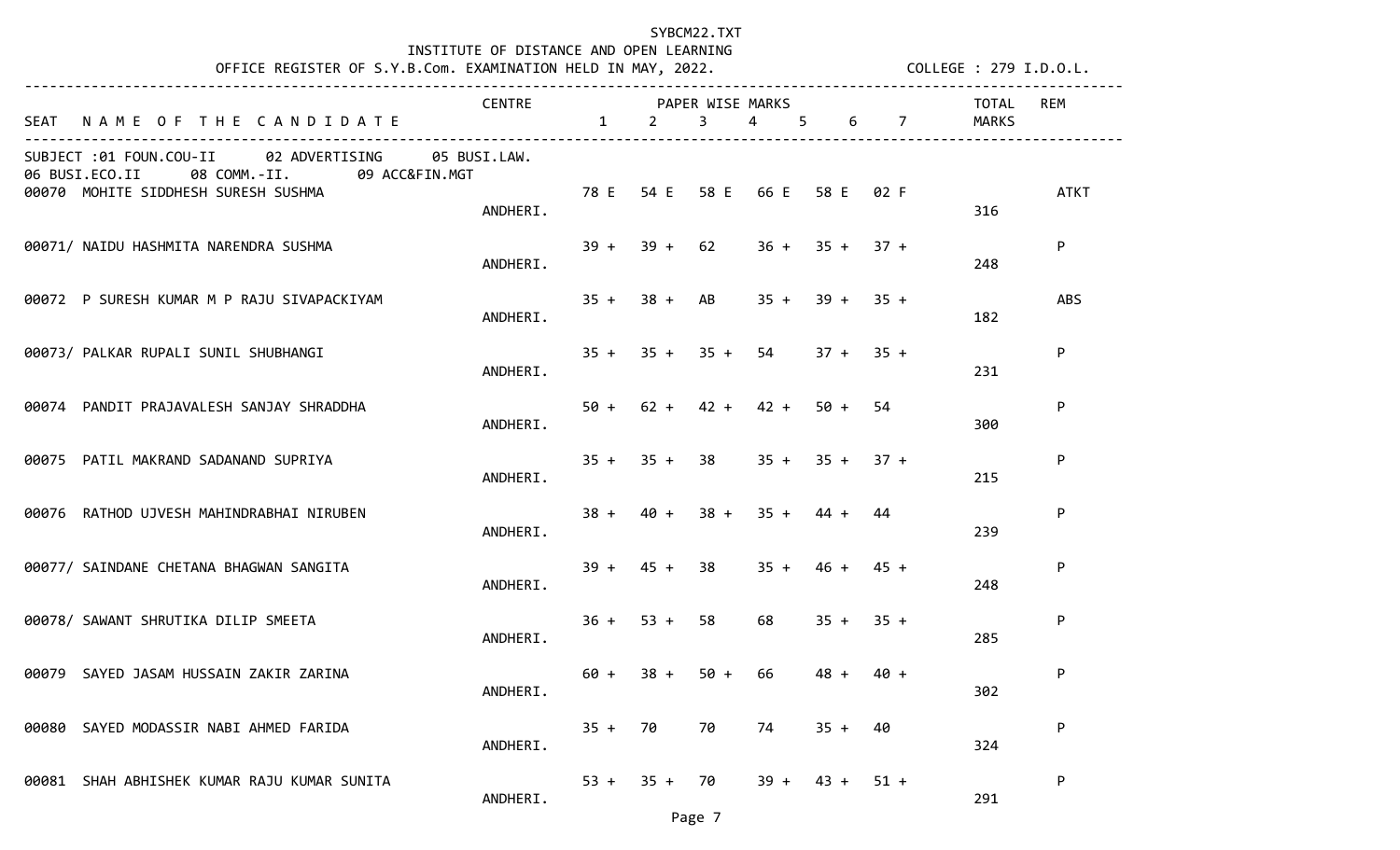| 00082 SHAIKH MOHD SHAHNAWAZ SABJAN KHAIRUNNISA                                                                                                                                                            | ANDHERI.                                                        | $60 +$       | $60 +$         | 60        |                                 | $55 + 57 + 44 +$ |        | 336                                  | P          |
|-----------------------------------------------------------------------------------------------------------------------------------------------------------------------------------------------------------|-----------------------------------------------------------------|--------------|----------------|-----------|---------------------------------|------------------|--------|--------------------------------------|------------|
| 00083 SHAIKH TANVEER ALAM KHURSHID ALAM NASEEM BANO                                                                                                                                                       | ANDHERI.                                                        |              | $35 + 37 + 58$ |           |                                 | $35 + 35 + 35 +$ |        | 235                                  | P          |
| 00084 SHINDE UMESH GIRIDHAR LAXMI                                                                                                                                                                         | ANDHERI.                                                        |              | $35 + 35 + 66$ |           | 56                              | $36 + 35 +$      |        | 263                                  | P          |
| 00085 SIDDIKI SADIK MOHAMMED FIRDOUS                                                                                                                                                                      | ANDHERI.                                                        |              | $35 + 35 + 72$ |           | 68                              | 84               | 66     | 360                                  | P          |
| 00086 SINGHANIA PANKAJ SUSHILKUMAR MANJU                                                                                                                                                                  | ANDHERI.                                                        | AB           |                | $52 + AB$ |                                 | $37 + 35 + 42 +$ |        | 166                                  | <b>ABS</b> |
| 00087/ TAMBE PRANALI SHASHIKANT SMITA                                                                                                                                                                     | ANDHERI.                                                        |              | $35 + 35 + 62$ |           |                                 | $35 + 63 + 46$   |        | 276                                  | P          |
| / - FEMALE,@-5042,*-5045,, + - MARKS CARRIED, E - ELIGIBLE FOR EXEMPTION, ADC - ADMISSION CANCELLED, RR - RESERVED,RPV - PROVISIONAL,                                                                     |                                                                 |              |                |           |                                 |                  |        |                                      |            |
| RRX - 0.5050, ABS - ABSENT, RLE-NOT CLEARED LOWER EXAM.,APR-ALREADY PASSED IN REVAL., # - T.C., % - Eli., \$ - Enrl., NULL - NULL & VOIDA<br>OFFICE REGISTER OF S.Y.B.Com. EXAMINATION HELD IN MAY, 2022. | UNIVERSITY OF MUMBAI<br>INSTITUTE OF DISTANCE AND OPEN LEARNING |              |                |           |                                 |                  |        | PAGE-NO :-<br>COLLEGE : 279 I.D.O.L. | 6          |
| NAME OF THE CANDIDATE<br>SEAT                                                                                                                                                                             | <b>CENTRE</b>                                                   | $\mathbf{1}$ |                |           | PAPER WISE MARKS<br>2 3 4 5 6 7 |                  |        | TOTAL<br>MARKS                       | REM        |
| SUBJECT :01 FOUN.COU-II<br>02 ADVERTISING<br>06 BUSI.ECO.II<br>08 COMM.-II.<br>09 ACC&FIN.MGT<br>00088/ TIRLOTKAR KAJAL AVINASH APARNA                                                                    | 05 BUSI.LAW.<br>ANDHERI.                                        |              |                |           | $44 + 36 + 72$ $40 + 35 + 52 +$ |                  |        | 279                                  | P          |
| 00089 VAIDYA SURYAPRAKASH BHIKAJI ANANDIBAI                                                                                                                                                               | ANDHERI.                                                        |              |                |           | $50 + 42 + 35 + 38 + 38$        |                  | $40 +$ | 243                                  | P          |
| 00090 VARMA SAGAR DAYANATH ANITA                                                                                                                                                                          | ANDHERI.                                                        |              | $35 + 35 + 48$ |           | $38 +$                          | $46 +$           | 44     | 246                                  | P          |
| 00091/ VISHWAKARMA BHAVNA SATYAPRAKASH SHOBHA                                                                                                                                                             | ANDHERI.                                                        |              | $42 + 35 + 74$ |           |                                 | $35 + 54 +$      | $42 +$ | 282                                  | P          |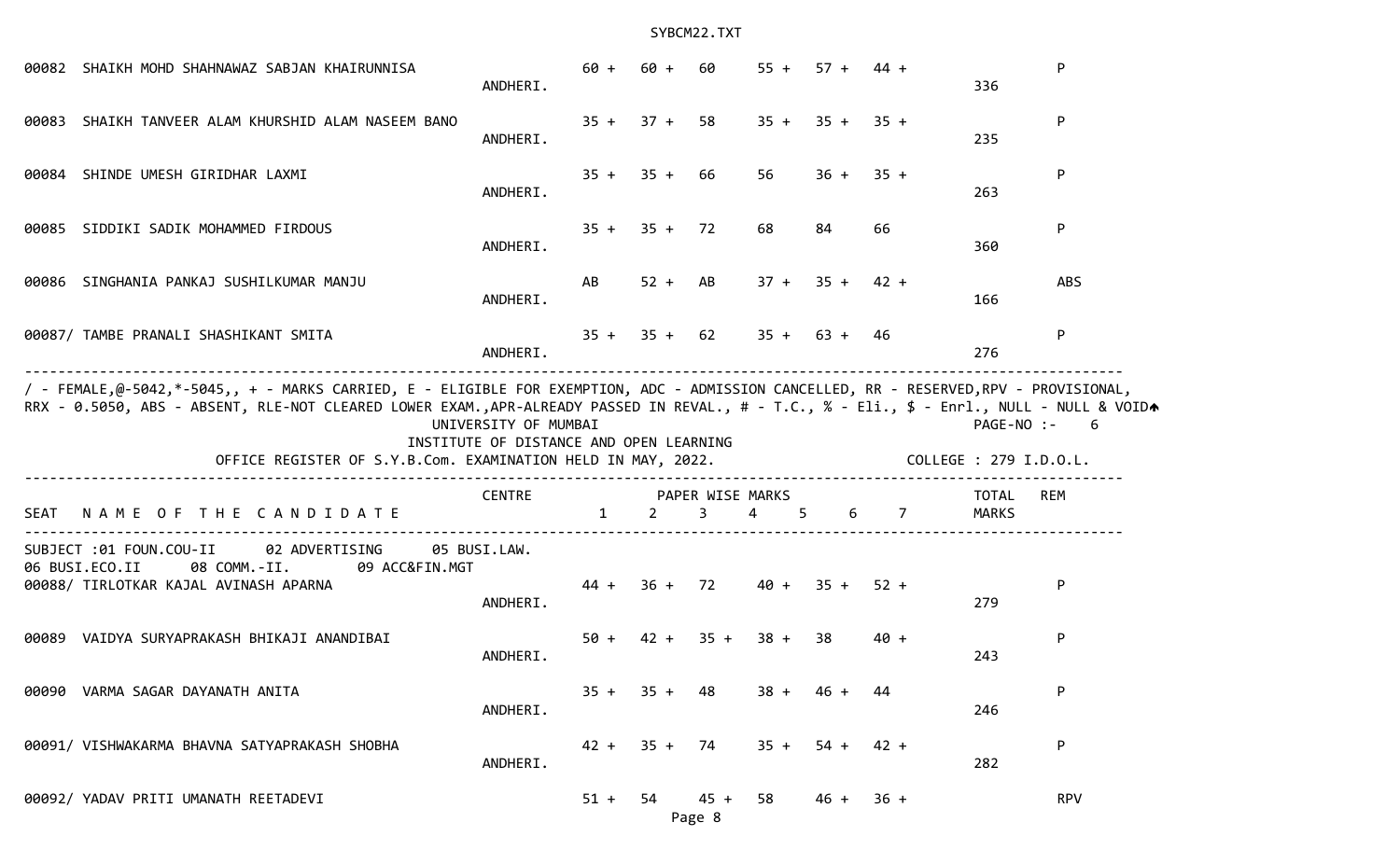|                                                                                                                                             | ANDHERI.                 |        |                | SYBCM22.TXT         |                       |                               |        | 290 |             |
|---------------------------------------------------------------------------------------------------------------------------------------------|--------------------------|--------|----------------|---------------------|-----------------------|-------------------------------|--------|-----|-------------|
| 00093 ZORE NILESH BABU SUREKHA<br>SUBJECT :01 FOUN.COU-II<br>03 COMP.S.P.                                                                   | ANDHERI.<br>05 BUSI.LAW. | 70     | 64             | 66                  | 64                    | 64                            | 58     | 386 | P           |
| 06 BUSI.ECO.II<br>08 COMM.-II.<br>09 ACC&FIN.MGT<br>00094/ BAMANIA JYOTI TULSIDAS JAMANA                                                    | ANDHERI.                 | $39 +$ | $52 +$         | 44                  | $36 +$                | $35 + 35 +$                   |        | 241 | P           |
| 00095 BANADAL AKSHAY ASHOK APARNA                                                                                                           | ANDHERI.                 |        |                |                     | $35 + 37 + 35 + 35 +$ | 49 +                          | 48     | 239 | <b>RPV</b>  |
| 00096/ DHODIYA HIRAL MAHENDRA VANITA                                                                                                        | ANDHERI.                 | 64     | $41 +$         |                     | $35 + 35 +$           | $39 +$                        | 54     | 268 | P           |
| 00097/ JAIN SUMAN RAKHILAL MANJU                                                                                                            | ANDHERI.                 |        | $37 + 35 +$    | 52                  | 38                    | $35 + 35 +$                   |        | 232 | P           |
| 00098 JAWDA RANVEER ARJUN KIRAN                                                                                                             | ANDHERI.                 | $39 +$ | $52 +$         | 56                  | $39 +$                | $39 +$                        | 72     | 297 | P           |
| 00099 LOBO LYNETTE SANTAN MARIA                                                                                                             | ANDHERI.                 |        | $38 + 35 + 76$ |                     | $35 +$                | $41 +$                        | $50 +$ | 275 | P           |
| 00100 MAGAR SANDEEP DAMODAR INDU                                                                                                            | ANDHERI.                 | $44 +$ | $38 +$         | $40 +$              | $38 +$                | $43 +$                        | 35     | 238 | P           |
| 00101/ MOHITE AKSHATA KRISHNA SAVITA                                                                                                        | ANDHERI.                 |        | $35 + 45 +$    | $35 +$              | 58                    | $35 + 35 +$                   |        | 243 | P           |
| 00102 MOHITE VIMOD ASHOK AMITA                                                                                                              | ANDHERI.                 |        |                |                     | $42 + 35 + 35 + 42$ E | $35 +$                        | 30 F   | 219 | <b>ATKT</b> |
| 00103 SHAIKH IMRAN IFTEKHAR ZAINAB                                                                                                          | ANDHERI.                 |        |                | $58 + 35 + 62 + AB$ |                       | $58 + 35 +$                   |        | 248 | <b>ABS</b>  |
| SUBJECT :01 FOUN.COU-II 02 ADVERTISING 05 BUSI.LAW.<br>06 BUSI.ECO.II<br>08 COMM.-II.<br>09 ACC&FIN.MGT<br>00104/ BARE PURVA NARESH NAMRATA | <b>GHATKOPAR</b>         |        |                |                     |                       | $35 + 35 + 42 + 35 + 36 + 42$ |        | 225 | P           |

 / - FEMALE,@-5042,\*-5045,, + - MARKS CARRIED, E - ELIGIBLE FOR EXEMPTION, ADC - ADMISSION CANCELLED, RR - RESERVED,RPV - PROVISIONAL, RRX - 0.5050, ABS - ABSENT, RLE-NOT CLEARED LOWER EXAM.,APR-ALREADY PASSED IN REVAL., # - T.C., % - Eli., \$ - Enrl., NULL - NULL & VOIDA UNIVERSITY OF MUMBAI **PAGE-NO** :- 7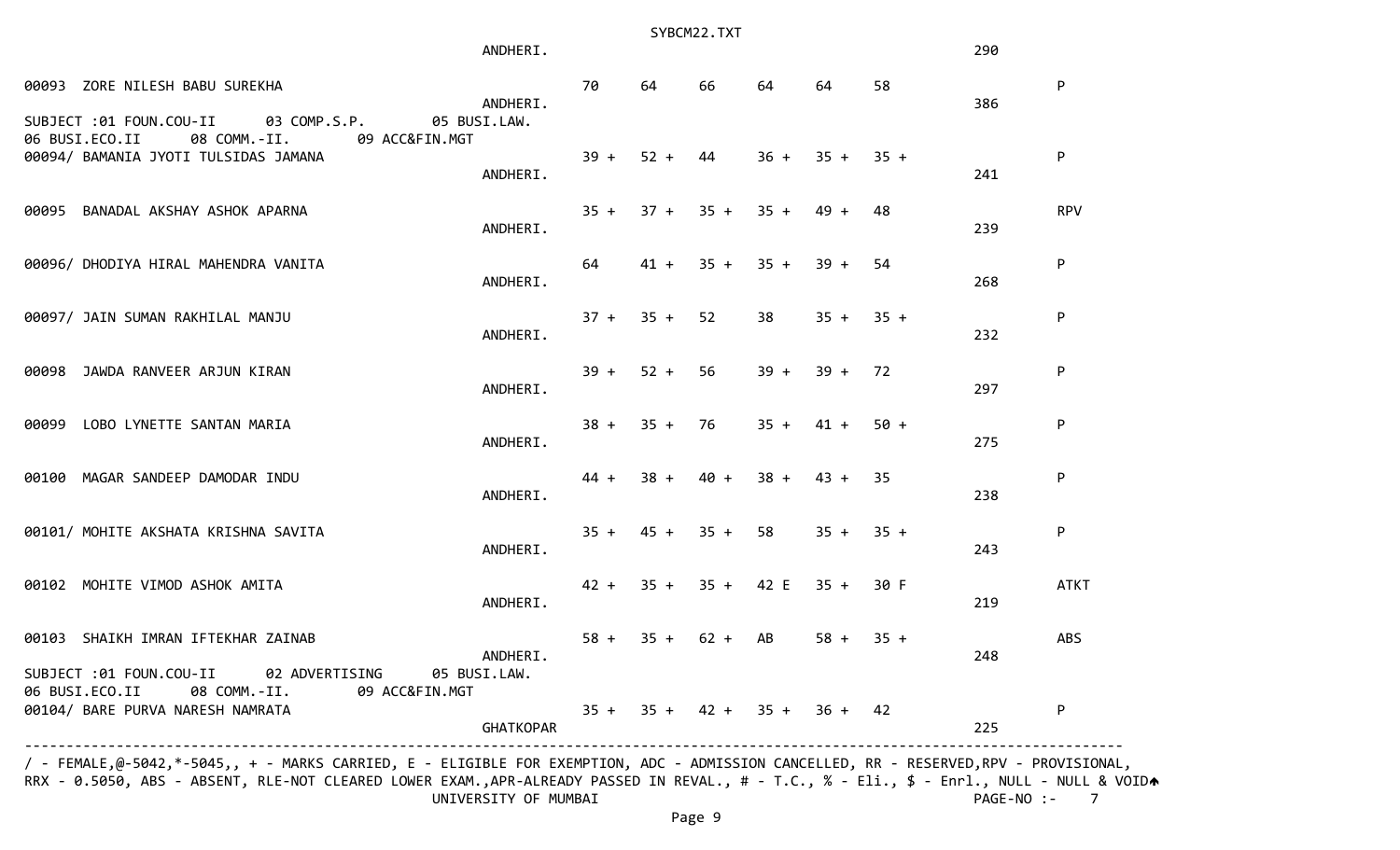# INSTITUTE OF DISTANCE AND OPEN LEARNING

OFFICE REGISTER OF S.Y.B.Com. EXAMINATION HELD IN MAY, 2022. COLLEGE : 279 I.D.O.L.

|                                                                                                         | CENTRE PAPER WISE MARKS |                                 |    |                       |                                 |                  |        |           | TOTAL | <b>REM</b> |
|---------------------------------------------------------------------------------------------------------|-------------------------|---------------------------------|----|-----------------------|---------------------------------|------------------|--------|-----------|-------|------------|
| SEAT NAME OF THE CANDIDATE 1 2 3                                                                        |                         |                                 |    |                       | 4 5                             |                  |        | 6 7 MARKS |       |            |
| SUBJECT :01 FOUN.COU-II<br>02 ADVERTISING 05 BUSI.LAW.<br>06 BUSI.ECO.II<br>08 COMM.-II. 09 ACC&FIN.MGT |                         |                                 |    |                       |                                 |                  |        |           |       |            |
| 00105 CHAVAN SAMEER DASHRATH DIPTI                                                                      |                         | $35 + 36 + 58$ $35 + 35 + 35 +$ |    |                       |                                 |                  |        |           |       | P          |
|                                                                                                         | <b>GHATKOPAR</b>        |                                 |    |                       |                                 |                  |        |           | 234   |            |
| 00106 CHOUGULE PRAVIN SATISH RANJANA                                                                    |                         |                                 |    | $49 + 38 + 64$        | 62 —                            | $39 +$           | 40 +   |           |       | P          |
|                                                                                                         | <b>GHATKOPAR</b>        |                                 |    |                       |                                 |                  |        |           | 292   |            |
| 00107 DHURI SUNIL SURESH SUNITA                                                                         |                         |                                 |    |                       | $35 + 74$ $35 + 76$             | $40 +$           | $50 +$ |           |       | P          |
|                                                                                                         | <b>GHATKOPAR</b>        |                                 |    |                       |                                 |                  |        |           | 310   |            |
| 00108 GANDHI YOGESH JAYANTILAL KARUNA                                                                   |                         |                                 |    | $43 + 37 + 46 + 38 +$ |                                 | 68               | $35 +$ |           |       | P          |
|                                                                                                         | GHATKOPAR               |                                 |    |                       |                                 |                  |        |           | 267   |            |
| 00109/ GAWDE JUHI SUBHASH KIRAN                                                                         |                         | 80                              | 68 | 76                    | 74                              | 72               | 54     |           |       | P          |
|                                                                                                         | <b>GHATKOPAR</b>        |                                 |    |                       |                                 |                  |        |           | 424   |            |
| 00110 GHARGE SOMNATH UTTAMRAO RATNAMALA                                                                 |                         |                                 |    |                       | $72$ $35 + 35 + 35 + 82$        |                  | $35 +$ |           |       | P          |
|                                                                                                         | GHATKOPAR               |                                 |    |                       |                                 |                  |        |           | 294   |            |
| 00111 GHAWARI PRADEEP CHHITASINGH PRAKASHIDEVI                                                          | <b>GHATKOPAR</b>        |                                 |    | $37 + 35 + 60$        |                                 | $62$ $35 + 40 +$ |        |           | 269   | P          |
|                                                                                                         |                         |                                 |    |                       |                                 |                  |        |           |       |            |
| 00112 GHOGARE PRAVIN HARISHCHANDRA CHHAYA                                                               | GHATKOPAR               |                                 |    | $44 + 54 + 46 +$      |                                 | $50 + 46 +$      | 40     |           | 280   | P          |
|                                                                                                         |                         |                                 |    |                       |                                 |                  |        |           |       |            |
| 00113 GIRKAR AKSHAY PRASHANT PRAGATI                                                                    | GHATKOPAR               |                                 |    | $35 + 35 + 76$        |                                 | $54 + 35 + 35 +$ |        |           | 270   | P          |
|                                                                                                         |                         |                                 |    |                       |                                 |                  |        |           |       |            |
| 00114/ GUPTA ROSHNI RAJKAMAL LAXMI DEVI                                                                 | <b>GHATKOPAR</b>        | $44 +$                          |    |                       | $64 + 45 + 74$                  | 40 +             | $56 +$ |           | 323   | P          |
|                                                                                                         |                         |                                 |    |                       |                                 |                  |        |           |       |            |
| 00115/ ILACKIYA RAJASEKAR NARAYAN VEERAMMAL                                                             | <b>GHATKOPAR</b>        |                                 |    |                       | $38 + 39 + 52$ $38 + 61 + 35 +$ |                  |        |           | 263   | P          |
|                                                                                                         |                         |                                 |    |                       |                                 |                  |        |           |       |            |
| 00116/ KALE SUSHAMA SHAMRAO RAJNABAI                                                                    | <b>GHATKOPAR</b>        | $64 +$                          |    | $36 + 44 + 64$        |                                 | $35 + 74$        |        |           | 317   | P          |

Page 10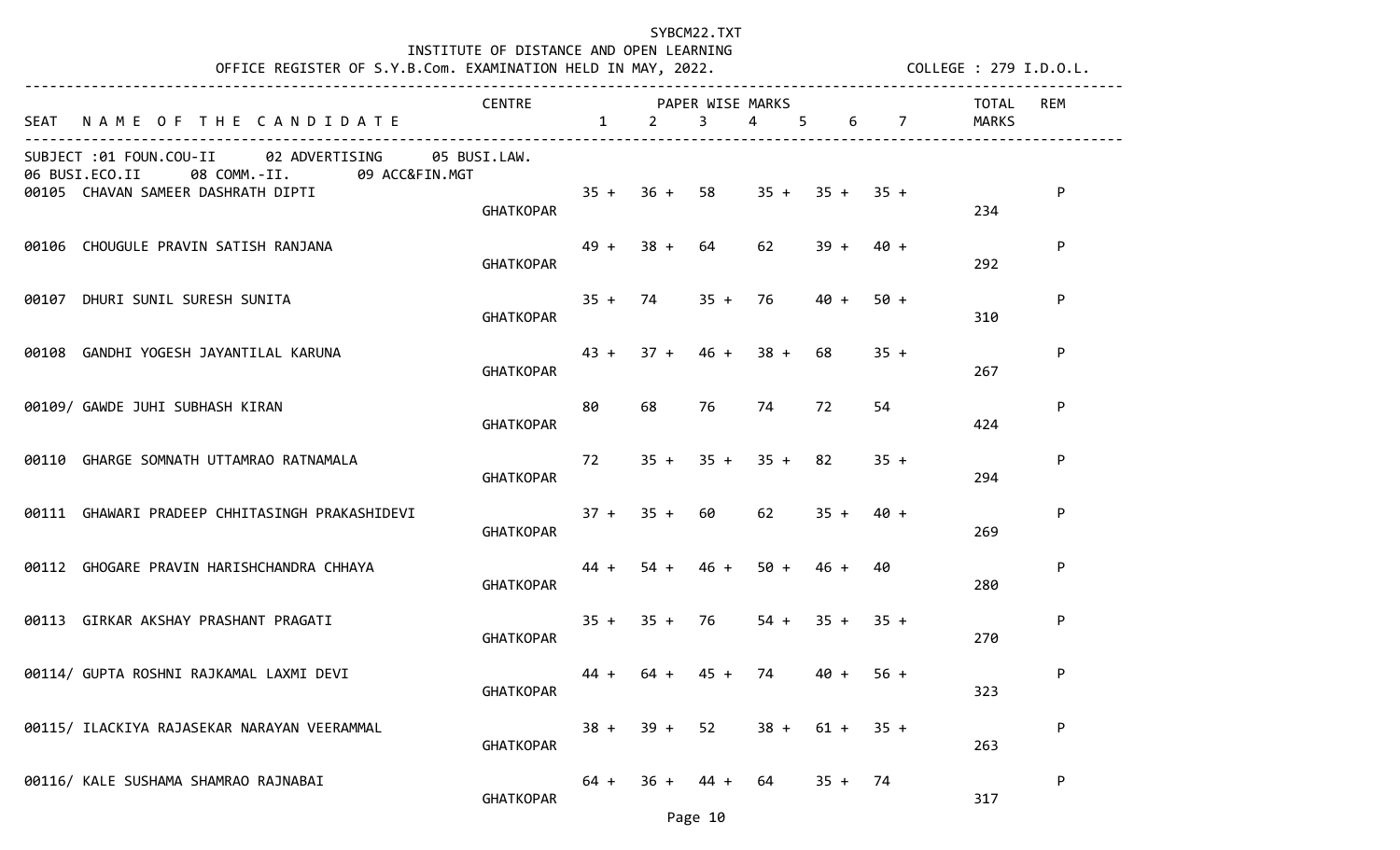| 00117 KALE VISHWAS VILAS SULOCHANA                                                                                                                                                                        | <b>GHATKOPAR</b>                                                | $55 + 40 +$            |                     | $35 + 68$      |                                   | $37 + 35 +$      |        | 270                                  | P          |
|-----------------------------------------------------------------------------------------------------------------------------------------------------------------------------------------------------------|-----------------------------------------------------------------|------------------------|---------------------|----------------|-----------------------------------|------------------|--------|--------------------------------------|------------|
| 00118/ KANEKAR VINAYA UMESH URMILA                                                                                                                                                                        | <b>GHATKOPAR</b>                                                | AB                     | AB                  | AB             | AB                                | AB               | AB     | <b>ABS</b>                           | <b>ADC</b> |
| 00119 KHEDEKAR LALIT AVINASH ANJANI                                                                                                                                                                       | <b>GHATKOPAR</b>                                                |                        | $35 + 35 + 52$      |                | 36                                | $35 + 38$        |        | 231                                  | P          |
| 00120 KOMMO SACHIDANANDA RAMLU DASAMMA                                                                                                                                                                    | <b>GHATKOPAR</b>                                                |                        |                     |                | $39 + 46 + 76$ $37 + 35 + 35 +$   |                  |        | 268                                  | P          |
| 00121 MARAL KISHOR GOVIND RUKMINI                                                                                                                                                                         | <b>GHATKOPAR</b>                                                |                        |                     |                | $35 + 35 + 35 + 68$ $52 + 35 +$   |                  |        | 260                                  | P          |
| 00122 NAIK SHASHIKANT SANJAY KALPANA                                                                                                                                                                      | <b>GHATKOPAR</b>                                                |                        |                     |                | $45 + 35 + 35 + 35 + 76$          |                  | $35 +$ | 261                                  | P          |
| / - FEMALE,@-5042,*-5045,, + - MARKS CARRIED, E - ELIGIBLE FOR EXEMPTION, ADC - ADMISSION CANCELLED, RR - RESERVED,RPV - PROVISIONAL,                                                                     |                                                                 |                        |                     |                |                                   |                  |        |                                      |            |
| RRX - 0.5050, ABS - ABSENT, RLE-NOT CLEARED LOWER EXAM.,APR-ALREADY PASSED IN REVAL., # - T.C., % - Eli., \$ - Enrl., NULL - NULL & VOIDA<br>OFFICE REGISTER OF S.Y.B.Com. EXAMINATION HELD IN MAY, 2022. | UNIVERSITY OF MUMBAI<br>INSTITUTE OF DISTANCE AND OPEN LEARNING |                        |                     |                |                                   |                  |        | PAGE-NO :-<br>COLLEGE : 279 I.D.O.L. | 8          |
| NAME OF THE CANDIDATE<br>SEAT                                                                                                                                                                             | CENTRE                                                          | $1 \quad \blacksquare$ |                     |                | PAPER WISE MARKS<br>$2$ 3 4 5 6 7 |                  |        | TOTAL<br>MARKS                       | REM        |
| SUBJECT :01 FOUN.COU-II<br>02 ADVERTISING<br>08 COMM.-II.<br>06 BUSI.ECO.II<br>09 ACC&FIN.MGT<br>00123/ PANCHAL SHILPA MARUTI AARTI                                                                       | 05 BUSI.LAW.<br><b>GHATKOPAR</b>                                |                        | $55 + 51 + 35 + 56$ |                |                                   | $54 + 35 +$      |        | 286                                  | P          |
| 00124/ PATIL KALPANA DILIP MALAN                                                                                                                                                                          | <b>GHATKOPAR</b>                                                |                        |                     |                | $35 + 40 + 41 + 35 + 35 + 74$     |                  |        | 260                                  | P          |
| 00125 PATIL VINAYAK HIRAJI VIJAYA                                                                                                                                                                         | <b>GHATKOPAR</b>                                                | 74                     |                     | $35 + 35 + 60$ |                                   | $35 + 59 +$      |        | 298                                  | P          |
| 00126 PAWAR SAGAR CHANDRAKANT SUMITRA                                                                                                                                                                     | <b>GHATKOPAR</b>                                                |                        | $35 + 46 +$         | 86             |                                   | $35 + 35 + 35 +$ |        | 272                                  | P          |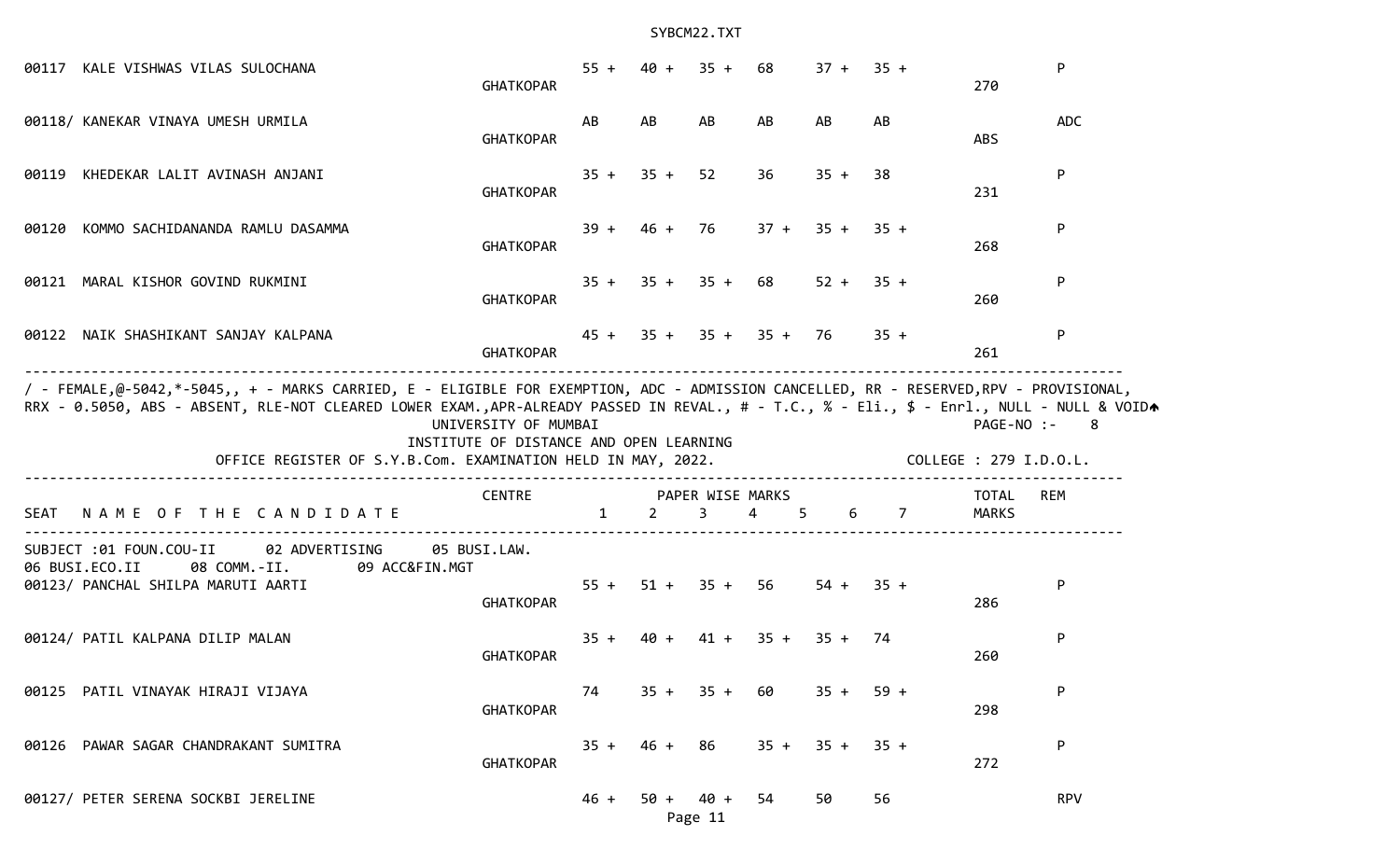|                                                                                           | <b>GHATKOPAR</b>                 |           | SYBCM22.TXT |             | 296                          |        |        |     |              |
|-------------------------------------------------------------------------------------------|----------------------------------|-----------|-------------|-------------|------------------------------|--------|--------|-----|--------------|
| 00128/ SALVI AISHWARYA MUKUND MEETA                                                       | <b>GHATKOPAR</b>                 |           |             |             | $36 + 41 + 35 + 35 + 35 +$   |        | 58     | 240 | P            |
| 00129/ SHINDE POOJA ASHOK ARCHANA                                                         | <b>GHATKOPAR</b>                 | $35 + 50$ |             | $35 + 50$   |                              | 50     | 50     | 270 | P            |
| 00130 TELI KRISHNA MOHAN MOHINI<br>SUBJECT :01 FOUN.COU-II 03 COMP.S.P.                   | <b>GHATKOPAR</b><br>05 BUSI.LAW. |           |             |             | $36 + 37 + 44$ E $37 + 42 +$ |        | 18 F   | 214 | <b>ATKT</b>  |
| 06 BUSI.ECO.II<br>08 COMM.-II.<br>09 ACC&FIN.MGT<br>00131/ BANE SNEHAL PRASAD RATNAPRABHA | GHATKOPAR                        | $39 +$    | $40 +$      | $35 + 42 +$ |                              | $35 +$ | 60     | 251 | $\mathsf{P}$ |
| 00132/ CHORGE SNEHAL NATHA SANGITA                                                        | <b>GHATKOPAR</b>                 | 60        | 48          | 44          | 52                           | 56     | 40     | 300 | ${\sf P}$    |
| 00133/ FEDAPE DNYANESHWARI DIPAK NIKITA                                                   | <b>GHATKOPAR</b>                 | $52 +$    | $40 +$      | 62          | 40                           | 35     | 40     | 269 | P            |
| 00134/ GUPTA PRIYANKA PARASNATH SHEELA                                                    | <b>GHATKOPAR</b>                 |           | $47 + 61 +$ | 50          | $39 +$                       | $57 +$ | $41 +$ | 295 | ${\sf P}$    |
| 00135 MALKE HARISHCHANDRA SAKHARAM SEETA                                                  | <b>GHATKOPAR</b>                 | $39 +$    |             | $36 + 35 +$ | 58                           | $35 +$ | $38 +$ | 241 | ${\sf P}$    |
| 00136/ MANE UJWALA DINKAR SONABAI                                                         | <b>GHATKOPAR</b>                 | 62        | $43 +$      | 54          | $35 + 35 +$                  |        | $35 +$ | 264 | ${\sf P}$    |
| 00137/ MOHITE DEEPALI PRABHAKAR PRATIBHA                                                  | <b>GHATKOPAR</b>                 | $35 +$    | $45 +$      |             | $35 + 35 + 76$               |        | $35 +$ | 261 | ${\sf P}$    |
| 00138 MOHSIN ABBAS ZULFEKHAR ALI SABA FATIMA                                              | <b>GHATKOPAR</b>                 |           | $35 + 68$   | $35 + 70$   |                              | 64     | $35 +$ | 307 | P            |
| 00139 SAWANT HRUTUJ RAVINDRA RASHMI                                                       | <b>GHATKOPAR</b>                 | $56 +$    | $46 +$      | $35 + AB$   |                              | AB     | AB     | 137 | <b>RR</b>    |

/ - FEMALE,@-5042,\*-5045,, + - MARKS CARRIED, E - ELIGIBLE FOR EXEMPTION, ADC - ADMISSION CANCELLED, RR - RESERVED,RPV - PROVISIONAL, RRX - 0.5050, ABS - ABSENT, RLE-NOT CLEARED LOWER EXAM.,APR-ALREADY PASSED IN REVAL., # - T.C., % - Eli., \$ - Enrl., NULL - NULL & VOIDA UNIVERSITY OF MUMBAI PAGE-NO :- 9

INSTITUTE OF DISTANCE AND OPEN LEARNING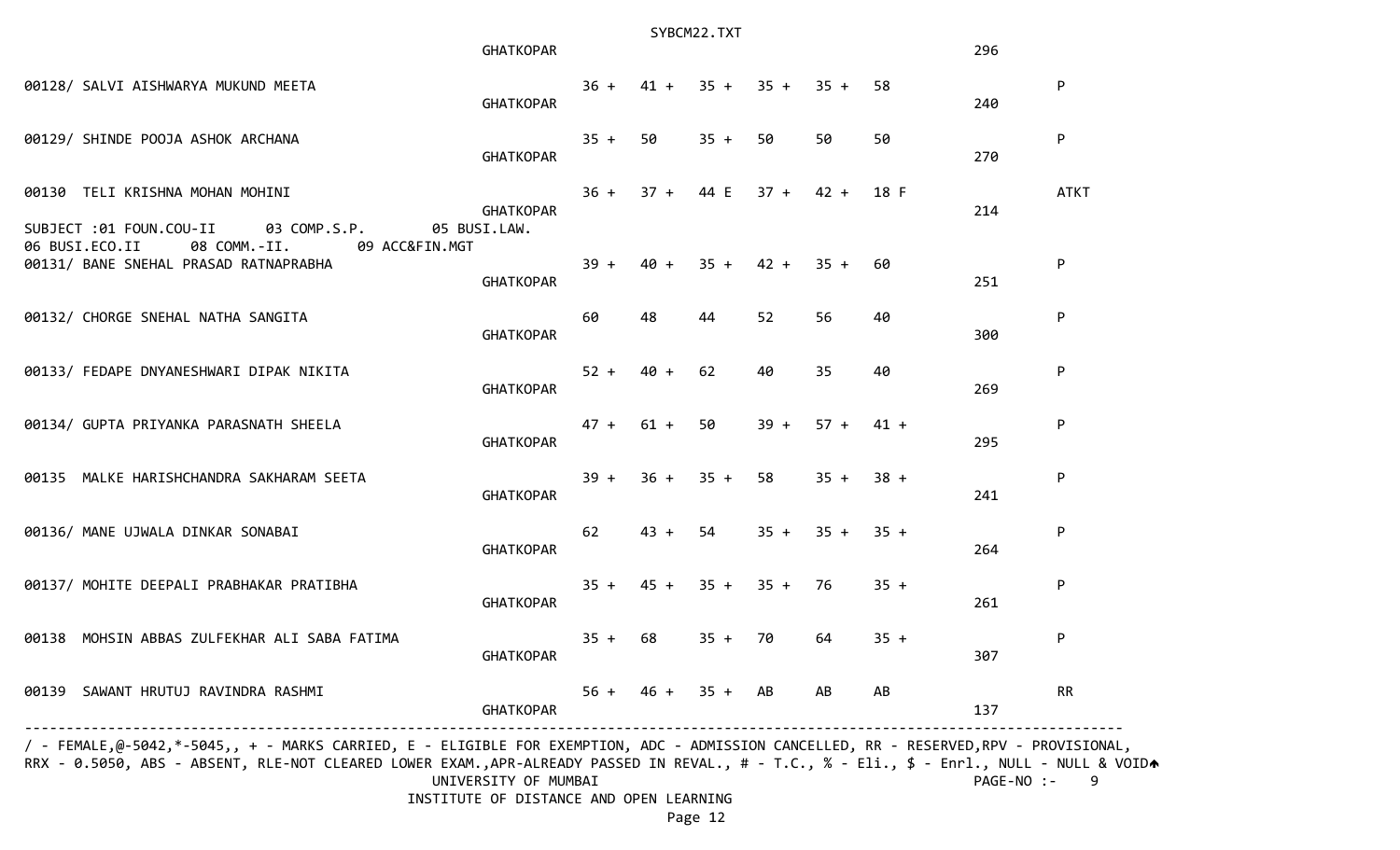| OFFICE REGISTER OF S.Y.B.Com. EXAMINATION HELD IN MAY, 2022. COLLEGE : 279 I.D.O.L.             |                         |          |                |                     |                     |                            |                |       |            |
|-------------------------------------------------------------------------------------------------|-------------------------|----------|----------------|---------------------|---------------------|----------------------------|----------------|-------|------------|
|                                                                                                 | CENTRE PAPER WISE MARKS |          |                |                     |                     |                            |                | TOTAL | REM        |
| SEAT NAME OF THE CANDIDATE                                                                      |                         | $1 \t 2$ |                | $3^{\circ}$         | $\overline{4}$<br>5 | 6                          | $\overline{7}$ | MARKS |            |
| SUBJECT :01 FOUN.COU-II 03 COMP.S.P. 05 BUSI.LAW.<br>06 BUSI.ECO.II 08 COMM.-II. 09 ACC&FIN.MGT |                         |          |                |                     |                     |                            |                |       |            |
| 00140/ SAWANT SNEHLATA SHIVAJI SHILA<br>GHATKOPAR                                               |                         |          |                | $35 + 35 + 35 + 58$ |                     | $35 + 64 +$                |                | 262   | P          |
| 00141/ SHAIKH NIKHAT PARVEEN ISMAIL ZOHRA BI                                                    | <b>GHATKOPAR</b>        |          |                | $35 + 52 + 48$ 44 + |                     | 44 +                       | 38             | 261   | P          |
| SUBJECT :01 FOUN.COU-II 02 ADVERTISING<br>06 BUSI.ECO.II 08 COMM.-II. 09 ACC&FIN.MGT            | 05 BUSI.LAW.            |          |                |                     |                     |                            |                |       |            |
| 00142 AHER ATUL JAGDISH REKHA                                                                   | <b>THANE</b>            |          |                |                     |                     | $35 + 45 + 35 + 35 + 35 +$ | AB             | 185   | <b>ABS</b> |
| 00143 ARANJO KEVIN PAUL ANNIE                                                                   | <b>THANE</b>            |          | $42 + 35 + 90$ |                     | 82                  | 76                         | $35 +$         | 360   | P          |
| 00144 CHAUDHARI SANDIP UTTAMRAO GAWALANBAI                                                      | <b>THANE</b>            |          | $35 + 35 + 62$ |                     |                     | $38 + 41 +$                | 54             | 265   | P          |
| 00145 CHOUDHARY KAMLESH BHIMARAM HANJADEVI                                                      | <b>THANE</b>            | $84 +$   |                | 68 + 78             |                     | $72 + 76 + 80 +$           |                | 458   | P          |
| 00146 DHOKE TUSHAR SURYAKANT SHUBHANGEE                                                         | <b>THANE</b>            | 82       |                | $35 + 35 +$         |                     | $44 +$                     | $51 +$         | 299   | P          |
| 00147/ DSOUZA SHERYLL PAUL DORATHY                                                              | <b>THANE</b>            |          | $36 + 36 + AB$ |                     | AB                  | $36 +$                     | $36 +$         | 144   | <b>ADC</b> |
| 00148 GADRE CHINMAY CHANDRASHEKHAR RAJANI                                                       | <b>THANE</b>            | $35 +$   | $37 +$         | AB                  | AB                  | AB                         | AB             | 72    | <b>ABS</b> |
| 00149/ GODAMBE POOJA SANJAY SUNITA                                                              | <b>THANE</b>            |          | $37 + 52 +$    | $35 +$              | 58                  | 68                         | 46             | 296   | P          |
| 00150 GOTAL PRATIK RAMESH SUSHAMA                                                               | <b>THANE</b>            | $36 +$   | 62             | 64                  | 62                  | $35 +$                     | 50             | 309   | P          |
| 00151 KAMBLE GANESH NARAHARI MEENA                                                              | <b>THANE</b>            | $50 +$   | $41 +$         | $38 +$              | $35 +$              | $38 +$                     | 56             | 258   | P          |

Page 13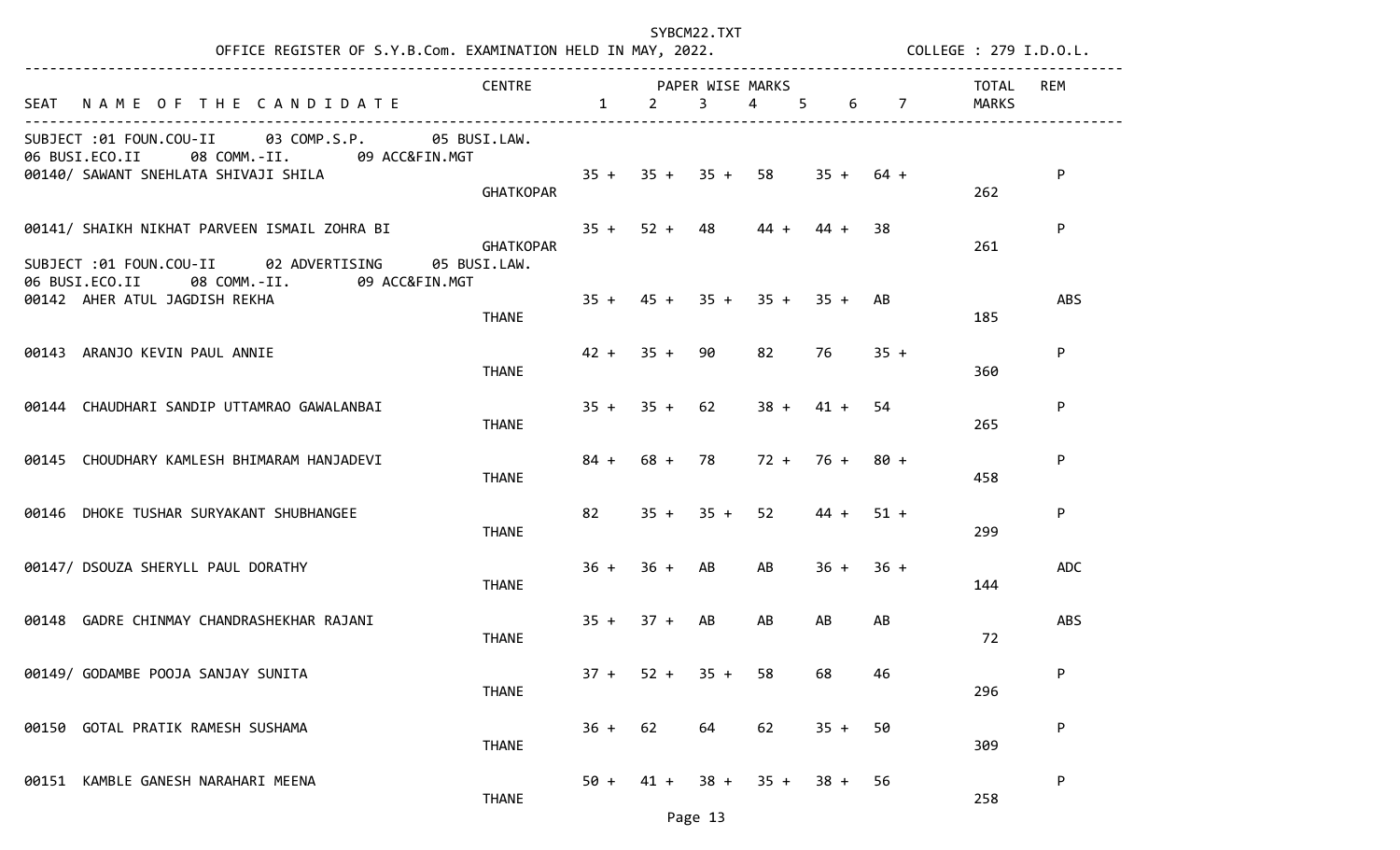| 00152 KHARADE PRASHANT BHARAT NIRMALA                                                                                                                                                                                                                                                                                                              | <b>THANE</b>                                                    |              |                     |         | $37 + 46 + 48 + 40 + 35 + 22$ F                 |             |        | 228 | <b>ATKT</b>                             |
|----------------------------------------------------------------------------------------------------------------------------------------------------------------------------------------------------------------------------------------------------------------------------------------------------------------------------------------------------|-----------------------------------------------------------------|--------------|---------------------|---------|-------------------------------------------------|-------------|--------|-----|-----------------------------------------|
| 00153/ KUCKIAN PAVITHRA PRAVEEN GEETHA                                                                                                                                                                                                                                                                                                             | <b>THANE</b>                                                    |              |                     |         | 53 + 46 + 48 E 26 F 52 E 26 F                   |             |        | 251 | <b>RPV</b>                              |
| 00154/ MUSALE RADHIKA JANARDAN DEEPA                                                                                                                                                                                                                                                                                                               | <b>THANE</b>                                                    |              | $35 + 35 + 68$      |         | 58                                              | $35 + 35 +$ |        | 266 | P                                       |
| 00155 PARAB NIRANJAN BHAGOJI RUPALI                                                                                                                                                                                                                                                                                                                | <b>THANE</b>                                                    | $43 +$       | 46                  |         | $35 + 35 + 35 +$                                |             | 94     | 288 | P                                       |
| 00156/ PATHAN ASIA SHERAFZAL NAJMA                                                                                                                                                                                                                                                                                                                 | <b>THANE</b>                                                    | 52           | 68                  | 62      | 68                                              | 70          | 64     | 384 | P                                       |
| / - FEMALE,@-5042,*-5045,, + - MARKS CARRIED, E - ELIGIBLE FOR EXEMPTION, ADC - ADMISSION CANCELLED, RR - RESERVED,RPV - PROVISIONAL,<br>RRX - 0.5050, ABS - ABSENT, RLE-NOT CLEARED LOWER EXAM.,APR-ALREADY PASSED IN REVAL., # - T.C., % - Eli., \$ - Enrl., NULL - NULL & VOIDA<br>OFFICE REGISTER OF S.Y.B.Com. EXAMINATION HELD IN MAY, 2022. | UNIVERSITY OF MUMBAI<br>INSTITUTE OF DISTANCE AND OPEN LEARNING |              |                     |         |                                                 |             |        |     | PAGE-NO :- 10<br>COLLEGE : 279 I.D.O.L. |
| SEAT NAME OF THE CANDIDATE                                                                                                                                                                                                                                                                                                                         | <b>CENTRE</b>                                                   | $\mathbf{1}$ |                     |         | PAPER WISE MARKS<br>$2 \quad 3 \quad 4 \quad 5$ |             |        | 6 7 | REM<br>TOTAL<br>MARKS                   |
| SUBJECT :01 FOUN.COU-II<br>02 ADVERTISING<br>06 BUSI.ECO.II<br>08 COMM.-II.<br>09 ACC&FIN.MGT<br>00157 POOJARI DEEPAK KRISHNA SAROJINI                                                                                                                                                                                                             | 05 BUSI.LAW.<br><b>THANE</b>                                    |              |                     |         | 35 + 35 + 42 E 24 F 38 E 35 +                   |             |        | 209 | <b>ATKT</b>                             |
| 00158/ SALUNKE SAYALI DEEPAK VANITA                                                                                                                                                                                                                                                                                                                | <b>THANE</b>                                                    |              | $41 + 35 + 35 + 68$ |         |                                                 | $35 + 37 +$ |        | 251 | P                                       |
| 00159/ SAWANT SONALI KRISHNA KARISHMA                                                                                                                                                                                                                                                                                                              | <b>THANE</b>                                                    | $56 +$       | 56                  |         | $48 + 48 + 40 +$                                |             | $48 +$ | 296 | P                                       |
| 00160 SHAH JAY HIRJI RITA                                                                                                                                                                                                                                                                                                                          | <b>THANE</b>                                                    |              | $38 + 35 + 74$      |         | $41 + 35 + 52 +$                                |             |        | 275 | P                                       |
| 00161 SHAIKH MOHD AYUB ZAHID HUSSAIN JAIRA BEE                                                                                                                                                                                                                                                                                                     | <b>THANE</b>                                                    | AB           |                     |         | $52 + 52 + 58 + 56 + 44 +$                      |             |        | 262 | <b>ABS</b>                              |
| 00162 SHARMA ROHIT NAGINDAR SAVITRI                                                                                                                                                                                                                                                                                                                |                                                                 |              | $44 + 41 + 35 + AB$ | Page 14 |                                                 | $40 + 35 +$ |        |     | ABS                                     |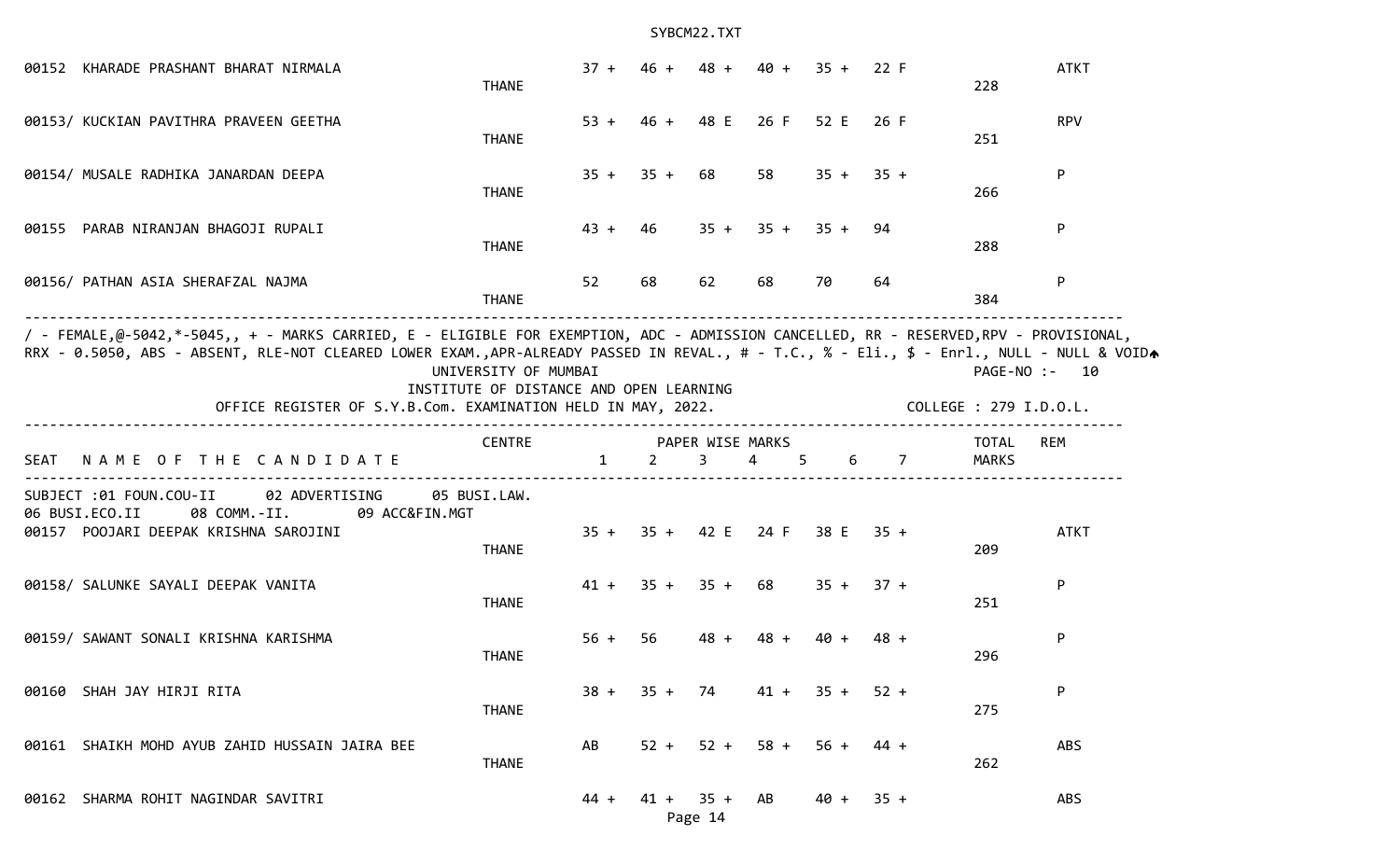| SYBCM22.TXT                                                                                                                                                                                                                                                                        |                                                                 |        |             |                             |                                 |                |      |  |                        |             |
|------------------------------------------------------------------------------------------------------------------------------------------------------------------------------------------------------------------------------------------------------------------------------------|-----------------------------------------------------------------|--------|-------------|-----------------------------|---------------------------------|----------------|------|--|------------------------|-------------|
|                                                                                                                                                                                                                                                                                    | <b>THANE</b>                                                    |        |             |                             |                                 |                |      |  | 195                    |             |
| 00163 SUTAR SAINATH PARASHURAM VIMAL                                                                                                                                                                                                                                               | <b>THANE</b>                                                    |        |             |                             | $35 + 35 + 41 + 35 + 41 + 22$ F |                |      |  | 209                    | <b>ATKT</b> |
| 00164 YADAV MANISH KANHAIYALAL DNYANMATI                                                                                                                                                                                                                                           | <b>THANE</b>                                                    | $49 +$ | 74          |                             | $35 + 35 + 49 +$                |                | -36  |  | 278                    | P           |
| SUBJECT :01 FOUN.COU-II<br>03 COMP.S.P.<br>06 BUSI.ECO.II<br>08 COMM.-II.<br>09 ACC&FIN.MGT                                                                                                                                                                                        | 05 BUSI.LAW.                                                    |        |             |                             |                                 |                |      |  |                        |             |
| 00165 DUBEY ADITYA GHANSHYAM PUSHPAVATI                                                                                                                                                                                                                                            | <b>THANE</b>                                                    | $35 +$ | $35 + 62$   |                             | 42 + 70                         |                | 72   |  | 316                    | P           |
| 00166 DUPTE VIJAY NAMDEV CHAYA                                                                                                                                                                                                                                                     | <b>THANE</b>                                                    |        |             | $45 + 35 + 35 +$            | 36                              | $41 +$         | 48 + |  | 240                    | P           |
| 00167 FRANCIS CONRAD RICHARD CINDRELLA                                                                                                                                                                                                                                             | <b>THANE</b>                                                    |        | $48 + 35 +$ | $38 +$                      | 54                              | $35 + 41 +$    |      |  | 251                    | P           |
| 00168/ GHADSHI AAKANSHA ANANTA ASHWINI                                                                                                                                                                                                                                             | <b>THANE</b>                                                    | $61 +$ | $40 +$      | $48 +$                      | $43 +$                          | 61 +           | -58  |  | 311                    | P           |
| 00169 GUPTA AJITH HARILAL KAILASHIDEVI                                                                                                                                                                                                                                             | <b>THANE</b>                                                    |        |             | $35 + 41 + 35 +$            |                                 | 50 E 28 F 78 + |      |  | 267                    | <b>ATKT</b> |
| 00170/ KEDAR VRUSHALI SANTOSH SANJIVANI                                                                                                                                                                                                                                            | <b>THANE</b>                                                    | $35 +$ | 39 +        | $35 +$                      | $36 +$                          | 41 +           | -35  |  | 221                    | P           |
| 00171 MORE KAMLESH DATTARAM MANISHA                                                                                                                                                                                                                                                | <b>THANE</b>                                                    |        | $50 + 43 +$ | 56                          |                                 | $35 + 35 + 48$ |      |  | 267                    | P           |
| 00172/ PATEL SHAISTA NISAR SULTANA                                                                                                                                                                                                                                                 | <b>THANE</b>                                                    |        | $35 + 39 +$ | AB                          | AB                              | $35 + 36 +$    |      |  | 145                    | ABS         |
| 00173/ PAWAR DARSHANA DAMU VANITA                                                                                                                                                                                                                                                  | <b>THANE</b>                                                    |        | $35 + 35 +$ | $38 +$                      |                                 | $35 + 56 + 42$ |      |  | 241                    | P           |
| / - FEMALE,@-5042,*-5045,, + - MARKS CARRIED, E - ELIGIBLE FOR EXEMPTION, ADC - ADMISSION CANCELLED, RR - RESERVED,RPV - PROVISIONAL,<br>RRX - 0.5050, ABS - ABSENT, RLE-NOT CLEARED LOWER EXAM.,APR-ALREADY PASSED IN REVAL., # - T.C., % - Eli., \$ - Enrl., NULL - NULL & VOIDA | UNIVERSITY OF MUMBAI<br>INSTITUTE OF DISTANCE AND OPEN LEARNING |        |             |                             |                                 |                |      |  | PAGE-NO :- 11          |             |
| OFFICE REGISTER OF S.Y.B.Com. EXAMINATION HELD IN MAY, 2022.                                                                                                                                                                                                                       |                                                                 |        |             |                             |                                 |                |      |  | COLLEGE : 279 I.D.O.L. |             |
|                                                                                                                                                                                                                                                                                    | <b>CENTRE</b>                                                   |        |             | PAPER WISE MARKS<br>Page 15 |                                 |                |      |  | TOTAL                  | REM         |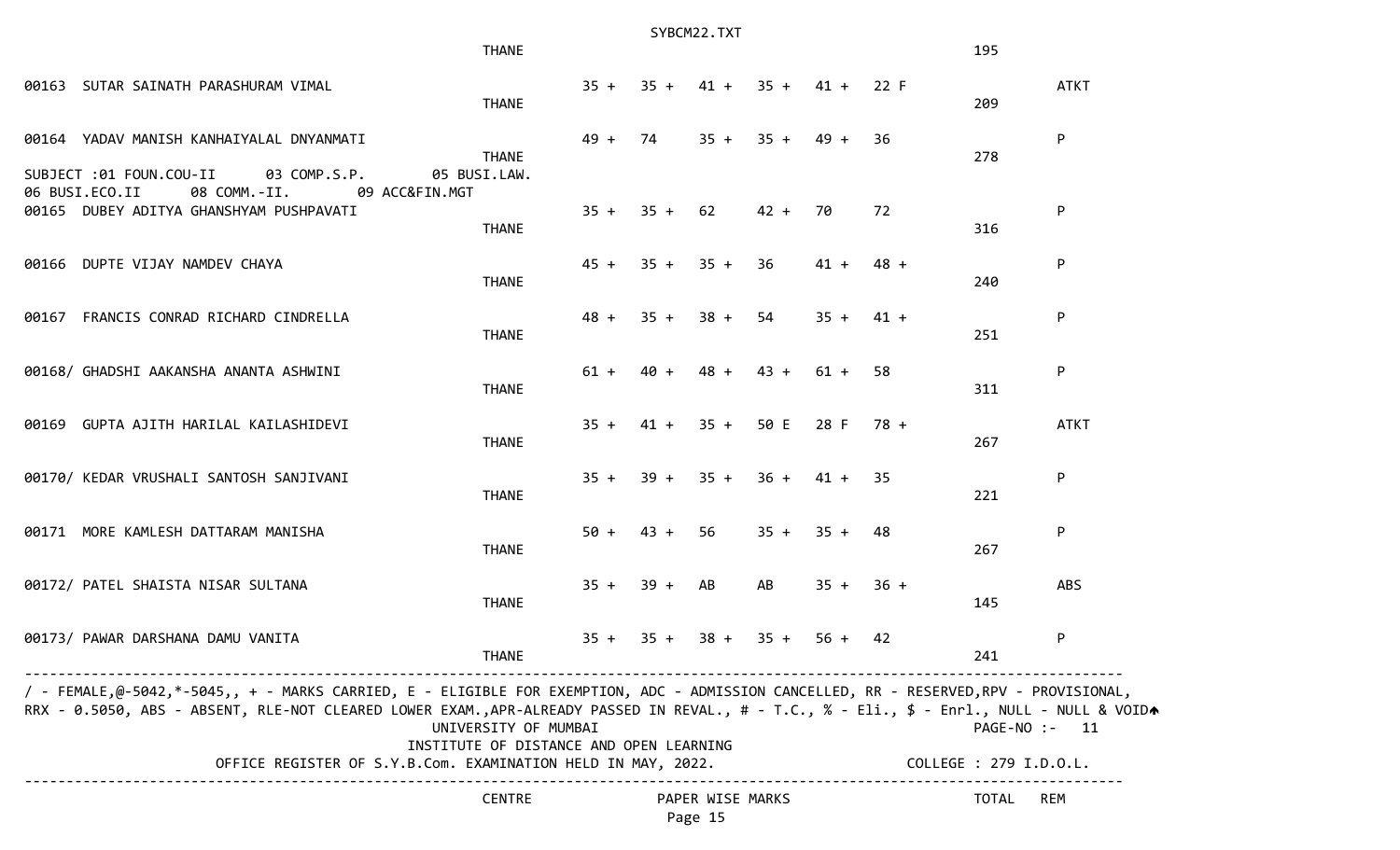|                                                                                                                                                                        |              |                     | SYBCM22.TXT    |                |                     |                |                   |
|------------------------------------------------------------------------------------------------------------------------------------------------------------------------|--------------|---------------------|----------------|----------------|---------------------|----------------|-------------------|
| SEAT NAME OF THE CANDIDATE                                                                                                                                             | $\mathbf{1}$ | $2^{\circ}$         | $\overline{3}$ | 4              | 5 <sup>5</sup><br>6 | $\overline{7}$ | MARKS             |
| SUBJECT :01 FOUN.COU-II 03 COMP.S.P.<br>05 BUSI.LAW.<br>06 BUSI.ECO.II<br>08 COMM.-II.<br>09 ACC&FIN.MGT                                                               |              |                     |                |                |                     |                |                   |
| 00174 PEDNEKAR BHUSHAN CHANDRAKANT SULOCHANA<br><b>THANE</b>                                                                                                           | $39 +$       | $37 + 48$           |                | 64             | $35 +$              | 56             | P<br>279          |
| 00175/ POOJARY DISHA VITTAL BABY<br><b>THANE</b>                                                                                                                       | $35 +$       | $44 +$              | 54             | 64             | $35 +$              | $37 +$         | P<br>269          |
| 00176 SAHANI SANJAY RAMMILAN GUDDI<br><b>THANE</b>                                                                                                                     | $48 +$       | 64 +                | $48 +$         | $72 +$         | 60 +                | 64             | P<br>356          |
| 00177 SALEKAR PRANAV PARSHURAM SAVITRI<br><b>THANE</b>                                                                                                                 | $35 +$       | $39 +$              |                | $35 + 35 + 66$ |                     | $39 +$         | P<br>249          |
| 00178 SOGAM ASHISH VIJAY VIDYA<br><b>THANE</b>                                                                                                                         | 76           | $56 +$              | $48 +$         | 60 +           | $52 +$              | 48 +           | ${\sf P}$<br>340  |
| 00179 THAKUR DINANSHU DHEERAJ NISHA<br><b>THANE</b>                                                                                                                    | 64           | 76 +                |                |                | $52 + 68 + 72 +$    | 44 +           | P<br>376          |
| 00180 UMASARE KALPESH MOTIRAM MANISHA<br><b>THANE</b>                                                                                                                  | $35 +$       | $35 +$              | 54             | $53 +$         | $52 +$              | $35 +$         | P<br>264          |
| 00181/ VARMA SHIVANI RAMLAKHAN ARCHANA<br><b>THANE</b><br>SUBJECT :01 FOUN.COU-II 02 ADVERTISING<br>05 BUSI.LAW.                                                       |              | $39 + 35 + 35 + 46$ |                |                | $35 +$              | 40 +           | P<br>230          |
| 06 BUSI.ECO.II 08 COMM.-II. 09 ACC&FIN.MGT<br>00182 KULKARNI SATISH ASHOK VEENA<br>BHIWANDI.                                                                           | $55 +$       | 49 +                | $35 +$         | $36 +$         | $35 +$              | AB             | <b>ABS</b><br>210 |
| SUBJECT :01 FOUN.COU-II<br>03 COMP.S.P.<br>05 BUSI.LAW.<br>06 BUSI.ECO.II<br>08 COMM.-II.<br>09 ACC&FIN.MGT<br>00183 MOMIN MOHD ZAIN SHARIF HASAN SHAKERA<br>BHIWANDI. | 84           | 78 —                | 76             | 62             | 70                  | $43 +$         | P<br>413          |
| SUBJECT :01 FOUN.COU-II 02 ADVERTISING<br>05 BUSI.LAW.<br>06 BUSI.ECO.II 08 COMM.-II. 09 ACC&FIN.MGT<br>00184/ CHAUHAN PRADNYA CHANDRAKANT SANGITA<br>KALYAN.          | $38 +$       |                     | $50 + 68$      | $35 +$         | 64 +                | 60 +           | P<br>315          |
| 00185 GADE AJAY TAYAPPA ARUNA<br>KALYAN.                                                                                                                               |              | $40 + 35 + 35 + 60$ |                |                | $35 +$              | $37 +$         | P<br>242          |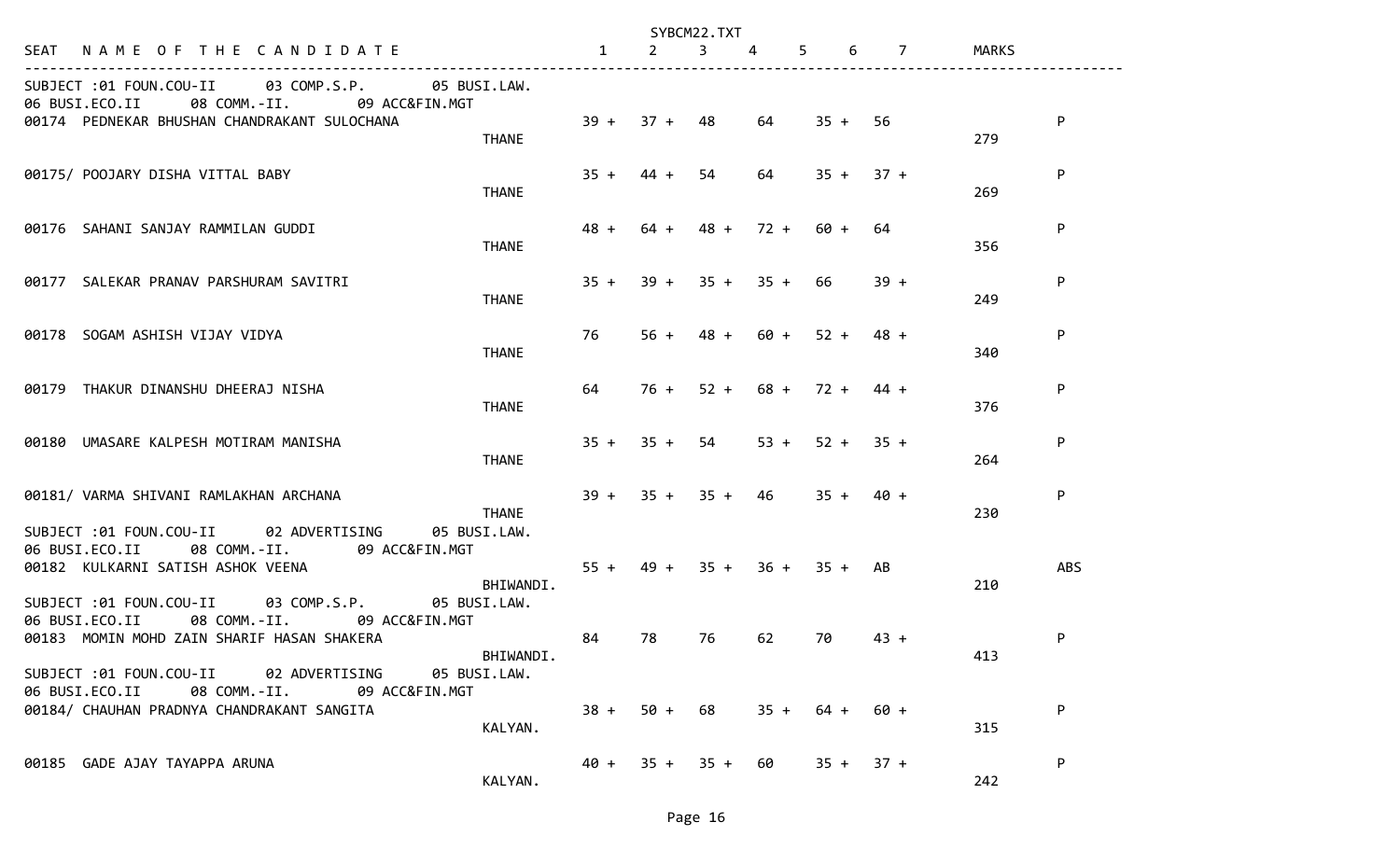|                                                                                                                                                                                                                                                                                                                                                    |                                                                 |             | SYBCM22.TXT |                                 |             |                                                           |                        |                 |
|----------------------------------------------------------------------------------------------------------------------------------------------------------------------------------------------------------------------------------------------------------------------------------------------------------------------------------------------------|-----------------------------------------------------------------|-------------|-------------|---------------------------------|-------------|-----------------------------------------------------------|------------------------|-----------------|
| 00186 JAISWAL NEERAJ MUNNALAL URMILA                                                                                                                                                                                                                                                                                                               | KALYAN.                                                         | 68          |             | $35 + 35 + 72$ $35 + 38 +$      |             |                                                           | 283                    | <b>RPV</b>      |
| 00187/ JAULKAR PRIYANKA MAHADEV PRAMILA                                                                                                                                                                                                                                                                                                            | KALYAN.                                                         |             |             | $36 + 35 + 35 + 35 + 60$        |             | $35 +$                                                    | 236                    | P               |
| 00188 KAJROLKAR YOGESH GANESH SHOBHA                                                                                                                                                                                                                                                                                                               | KALYAN.                                                         |             |             | $41 + 36 + AB$ $35 + AB$        |             | $46 +$                                                    | 158                    | ABS             |
| 00189/ NAGARE ANKITA DATTATRAY RANJANA                                                                                                                                                                                                                                                                                                             | KALYAN.                                                         |             |             | $35 + 35 + AB$ AB               | $45 + 35 +$ |                                                           | 150                    | ABS             |
| 00190 PANIGRAHI PRASHANT NABAKRISHNA JHUNU                                                                                                                                                                                                                                                                                                         | KALYAN.                                                         |             |             | $35 + 35 + 44 + 35 + 39 + 58$   |             |                                                           | 246                    | P               |
| / - FEMALE,@-5042,*-5045,, + - MARKS CARRIED, E - ELIGIBLE FOR EXEMPTION, ADC - ADMISSION CANCELLED, RR - RESERVED,RPV - PROVISIONAL,<br>RRX - 0.5050, ABS - ABSENT, RLE-NOT CLEARED LOWER EXAM.,APR-ALREADY PASSED IN REVAL., # - T.C., % - Eli., \$ - Enrl., NULL - NULL & VOIDA<br>OFFICE REGISTER OF S.Y.B.Com. EXAMINATION HELD IN MAY, 2022. | UNIVERSITY OF MUMBAI<br>INSTITUTE OF DISTANCE AND OPEN LEARNING |             |             |                                 |             |                                                           | COLLEGE : 279 I.D.O.L. | $PAGE-NO: - 12$ |
| SEAT NAME OF THE CANDIDATE                                                                                                                                                                                                                                                                                                                         | CENTRE PAPER WISE MARKS                                         |             |             |                                 |             | $1 \qquad 2 \qquad 3 \qquad 4 \qquad 5 \qquad 6 \qquad 7$ | TOTAL<br>MARKS         | <b>REM</b>      |
| SUBJECT :01 FOUN.COU-II 02 ADVERTISING 05 BUSI.LAW.<br>06 BUSI.ECO.II<br>08 COMM.-II. 09 ACC&FIN.MGT<br>00191/ PATIL SWAPNALI SURESH SUGANDHA                                                                                                                                                                                                      | KALYAN.                                                         |             |             | $35 + 48 + 48 + 56$ 70 + 40     |             |                                                           | 297                    | P               |
| 00192/ PAWAR AARTI SURESH SMITA                                                                                                                                                                                                                                                                                                                    | KALYAN.                                                         |             |             | $38 + 41 + 38$ $36 + 35 + 56 +$ |             |                                                           | 244                    | P               |
| 00193 SAWANT PRATHAMESH PRAMOD PRIYANKA                                                                                                                                                                                                                                                                                                            | KALYAN.                                                         | $72 + 56 +$ | 40 +        | $56 +$                          | $52 +$      | -35                                                       | 311                    | P               |
| 00194/ SHINDE ASHWINI PRAKASH VIJAYA                                                                                                                                                                                                                                                                                                               | KALYAN.                                                         |             |             | $35 + 35 + 35 + 35 +$           |             | $47 +$                                                    | 231                    | P               |
| 00195/ UMROTKAR KARUNA VILAS VANDANA                                                                                                                                                                                                                                                                                                               | KALYAN.                                                         |             |             | $35 + 38 + 50$ $35 + 60$        |             | $35 +$                                                    | 253                    | P               |
| 00196/ VAZ JANET JEROME JENNIFER                                                                                                                                                                                                                                                                                                                   | KALYAN.                                                         |             |             | $56 + 40 + 35 + 35 + 36 +$      |             | 66                                                        | 268                    | P               |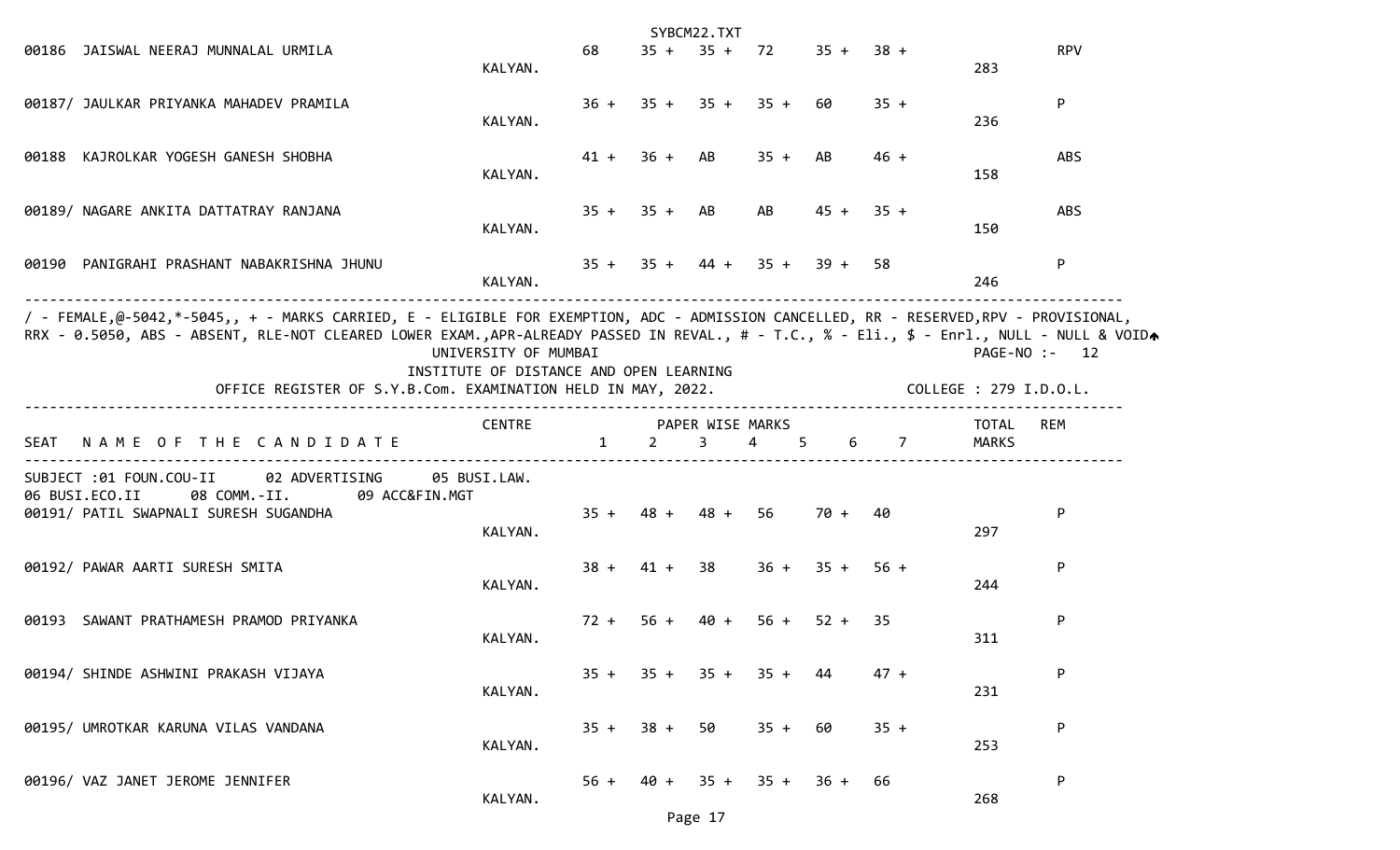| SUBJECT :01 FOUN.COU-II<br>03 COMP.S.P. 05 BUSI.LAW.<br>06 BUSI.ECO.II<br>08 COMM.-II. 09 ACC&FIN.MGT<br>00197 BHANAT JATIN MAHENDRA SANGEETA                                                                                                                                      | KALYAN.                                                         | 64   |                |                                               |                       | $36 + 35 + 35 + 41 + 35 +$      |        | 246                    | P           |
|------------------------------------------------------------------------------------------------------------------------------------------------------------------------------------------------------------------------------------------------------------------------------------|-----------------------------------------------------------------|------|----------------|-----------------------------------------------|-----------------------|---------------------------------|--------|------------------------|-------------|
| 00198/ JADHAV NIKITA VIJAY VAISHALI                                                                                                                                                                                                                                                | KALYAN.                                                         | 64   |                |                                               |                       | $52 + 61 + 37 + 37 + 35 +$      |        | 286                    | P           |
| 00199/ LAMBE RASIKA SHIVNATH SHRADDHA                                                                                                                                                                                                                                              | KALYAN.                                                         |      |                |                                               |                       | $45 + 51 + 35 + 35 + 38 + 50$   |        | 254                    | P           |
| 00200 PAWAR RAJESH KASHINATH RAJASHREE                                                                                                                                                                                                                                             | KALYAN.                                                         | 64 + |                |                                               |                       | $64 + 52 + 40 + 56 +$           | 44     | 320                    | P           |
| 00201 RANBAGLE SHRIKANT DEEPAK ASHA                                                                                                                                                                                                                                                | KALYAN.                                                         |      | $35 + 35 + 62$ |                                               |                       | $35 + 72$                       | $35 +$ | 274                    | P           |
| 00202 SAWANT GAURESH DAYAGHAN DEVIKA                                                                                                                                                                                                                                               | KALYAN.                                                         |      |                |                                               |                       | $41 + 46 + 57 + 36 + 41 +$      | 28 F   | 249                    | <b>ATKT</b> |
| 00203/ SHARMA JYOTIKUMARI RAMKESH SUSHILADEVI                                                                                                                                                                                                                                      | KALYAN.                                                         |      | $50 + 56 +$    | $44 +$                                        | $48 +$                | 64 +                            | 50     | 312                    | P           |
| 00204 SHINDE MAYUR TUKARAM MANDA                                                                                                                                                                                                                                                   | KALYAN.                                                         |      |                |                                               | $37 + 47 + 35 + 43 +$ | 58                              | $40 +$ | 260                    | P           |
| 00205 SHIRSATH VIPUL ARUN KALPANA                                                                                                                                                                                                                                                  | KALYAN.                                                         |      |                |                                               |                       | $35 + 35 + 35 + 76$ $36 + 35 +$ |        | 252                    | P           |
| 00206/ SHRIKHANDE PRANALI MAHENDRA RESHMA                                                                                                                                                                                                                                          | KALYAN.                                                         |      |                |                                               | $72 + 62 + 54 + 48 +$ | 44 +                            | 50     | 330                    | P           |
| 00207/ TARADE TANUJA DATTATRAY SAVITA                                                                                                                                                                                                                                              | KALYAN.                                                         | 74   | $40 +$         | $44 +$                                        | 60 +                  | 64 +                            | 80     | 362                    | P           |
| / - FEMALE,@-5042,*-5045,, + - MARKS CARRIED, E - ELIGIBLE FOR EXEMPTION, ADC - ADMISSION CANCELLED, RR - RESERVED,RPV - PROVISIONAL,<br>RRX - 0.5050, ABS - ABSENT, RLE-NOT CLEARED LOWER EXAM.,APR-ALREADY PASSED IN REVAL., # - T.C., % - Eli., \$ - Enrl., NULL - NULL & VOIDA | UNIVERSITY OF MUMBAI<br>INSTITUTE OF DISTANCE AND OPEN LEARNING |      |                |                                               |                       |                                 |        | $PAGE-NO: - 13$        |             |
| OFFICE REGISTER OF S.Y.B.Com. EXAMINATION HELD IN MAY, 2022.                                                                                                                                                                                                                       |                                                                 |      |                |                                               |                       |                                 |        | COLLEGE : 279 I.D.O.L. |             |
| NAME OF THE CANDIDATE<br>SEAT                                                                                                                                                                                                                                                      | <b>CENTRE</b>                                                   | 1    | $2^{\circ}$    | PAPER WISE MARKS<br>3 <sup>7</sup><br>Page 18 | $\overline{4}$        | $5 -$<br>6                      | 7      | TOTAL<br><b>MARKS</b>  | <b>REM</b>  |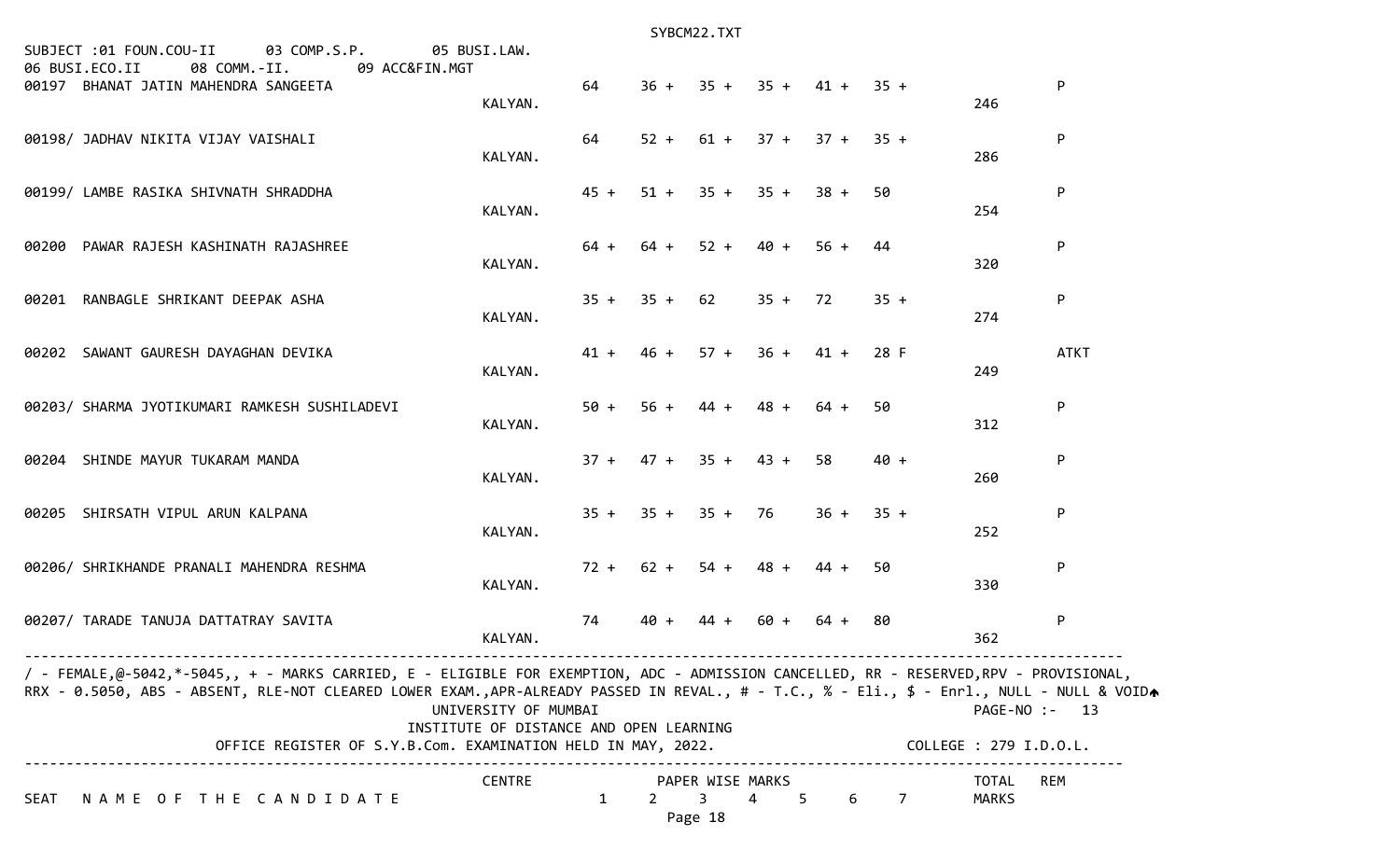| SUBJECT :01 FOUN.COU-II 03 COMP.S.P. 05 BUSI.LAW.<br>06 BUSI.ECO.II 08 COMM.-II. 09 ACC&FIN.MGT<br>00208/ SAWANT SALONI AVINASH YOGEETA<br>MAHAD. |                                            |    |             |                       |        | $50 + 60 + 56 + 60 + 40 + 44$   |        | 310 | P           |
|---------------------------------------------------------------------------------------------------------------------------------------------------|--------------------------------------------|----|-------------|-----------------------|--------|---------------------------------|--------|-----|-------------|
| SUBJECT :01 FOUN.COU-II 02 ADVERTISING<br>05 BUSI.LAW.<br>06 BUSI.ECO.II 08 COMM.-II. 09 ACC&FIN.MGT<br>00209 AGARWAL HIMANSHU HARIKISHAN VARSHA  | $36 + 36 + 35 + 56$ 70<br>BORIVALI.        |    |             |                       |        |                                 | $51 +$ | 284 | P           |
| 00210 AGRAWAL SAURABH SURESH MANJU                                                                                                                | BORIVALI.                                  |    |             |                       |        | $43 + 42 + 46$ $35 + 37 + 35 +$ |        | 238 | P           |
| 00211/ DARJI RIDDHI HITESH NEELA                                                                                                                  | 48 E 40 E 35 E 26 F 22 F 35 E<br>BORIVALI. |    |             |                       |        |                                 |        | 206 | <b>ATKT</b> |
| 00212 DAS PRABHAT SHANKAR GANGA                                                                                                                   | BORIVALI.                                  |    |             |                       |        | $35 + 96$ 50 $35 + 35 + 35 +$   |        | 286 | P           |
| 00213 FERNANDES BERNARD BENJAMIN SANDRA                                                                                                           | BORIVALI.                                  |    |             |                       |        | $55 + 39 + 70$ $35 + 35 + 64$   |        | 298 | P           |
| 00214 GUPTA NISHANT MOHAN CHAYA                                                                                                                   | BORIVALI.                                  |    |             |                       |        | $43 + 38 + 35 + 62$ $35 + 64 +$ |        | 277 | P           |
| 00215/ HALWAI SONAL RAJESH PUSHPA                                                                                                                 | BORIVALI.                                  |    |             |                       |        | $60 + 60 + 44$ $60 + 60 + 40 +$ |        | 324 | P           |
| 00216 JIKADRA ANIL KESHUBHAI SAKARBEN                                                                                                             | BORIVALI.                                  |    |             |                       |        | $35 + 35 + 35 + 72$ $37 + 74 +$ |        | 288 | P           |
| 00217 MAURYA NILESH SAHABLAL LALMANI                                                                                                              | BORIVALI.                                  |    |             |                       |        | $35 + 41 + 35 + 54$ $35 + 55 +$ |        | 255 | P           |
| 00218/ MORE GAURAVI VISHWAS VINITA                                                                                                                | BORIVALI.                                  |    |             | $35 + 35 + 52$        |        | $58$ $35 + 36 +$                |        | 251 | P           |
| 00219 PARMAR GAURANG PRAVINBHAI ASHABEN                                                                                                           | BORIVALI.                                  | 82 |             | $56 + 78 + 66 + 84 +$ |        |                                 | 70 +   | 436 | P           |
| 00220/ PENDHARI AARTI SANDEEP KAMINI                                                                                                              | BORIVALI.                                  |    | $42 + 35 +$ | 66                    | $35 +$ | 36 +                            | 58     | 272 | P           |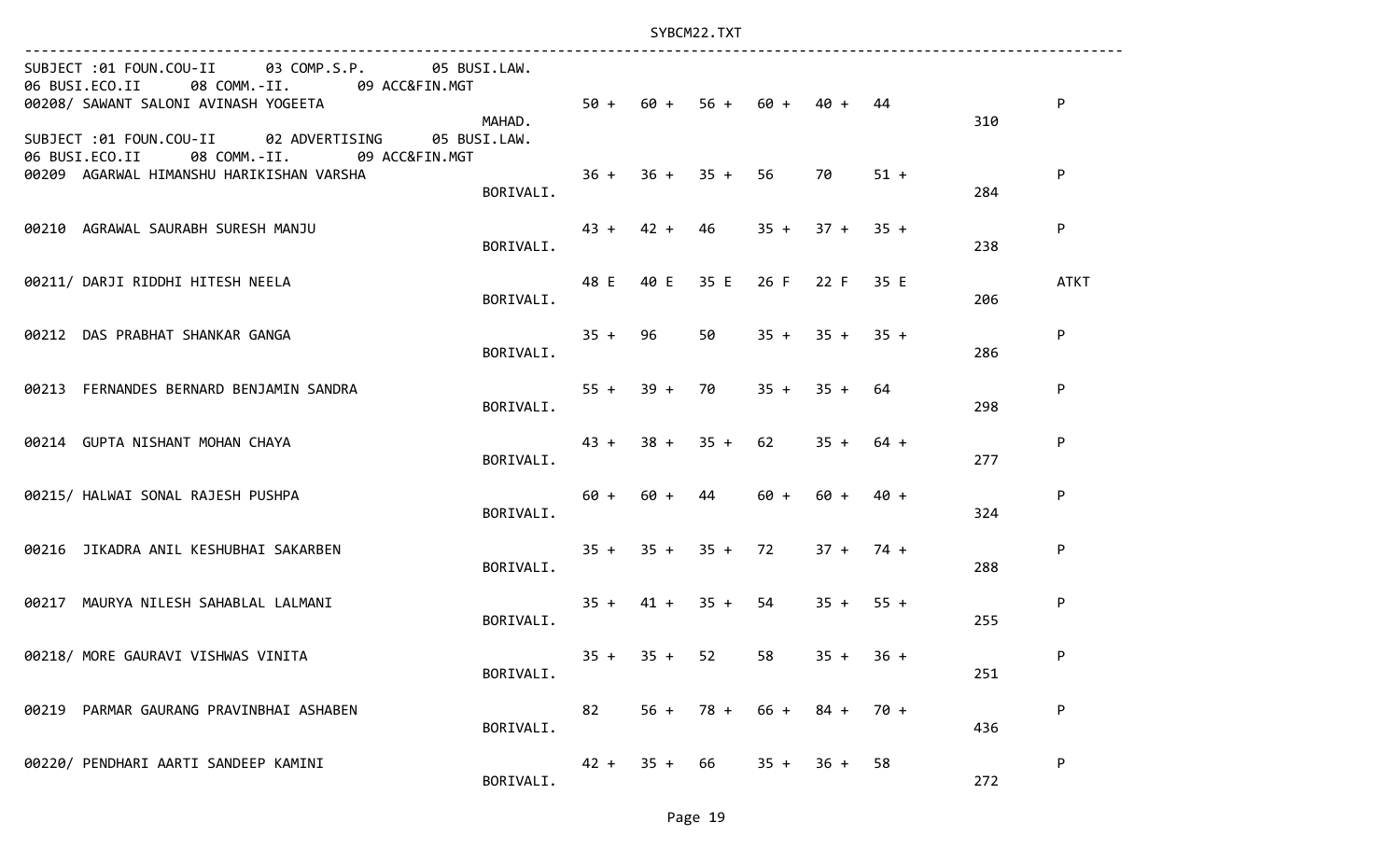|                                                                                                                                                                                                                                                                                                                                                    |                                                                 |        |      | SYBCM22.TXT         |                                   |                  |        |                        |               |
|----------------------------------------------------------------------------------------------------------------------------------------------------------------------------------------------------------------------------------------------------------------------------------------------------------------------------------------------------|-----------------------------------------------------------------|--------|------|---------------------|-----------------------------------|------------------|--------|------------------------|---------------|
| 00221 PITLEKAR ABHISHEK SANTOSH CHANDANA                                                                                                                                                                                                                                                                                                           | BORIVALI.                                                       |        |      |                     | $50 + 36 + 35 + 35 + 49 + 56$     |                  |        | 261                    | <b>RPV</b>    |
| 00222/ RAMJIYANI FORAM CHHAGANLAL NARAMDABEN                                                                                                                                                                                                                                                                                                       | BORIVALI.                                                       |        |      |                     | $35 + 35 + 72$ $35 + 40 +$        |                  | 50 +   | 267                    | P             |
| 00223/ RANGWALA RASHIDA FIROJ SARA                                                                                                                                                                                                                                                                                                                 | BORIVALI.                                                       |        |      |                     | $35 + 50 + 64$ $37 + 38 + 56 +$   |                  |        | 280                    | P             |
| 00224/ RAWAL LAJJA JAGDISH GEETA                                                                                                                                                                                                                                                                                                                   | BORIVALI.                                                       |        |      | $35 + 35 + 66$      |                                   | $58$ $35 + 43 +$ |        | 272                    | P             |
| / - FEMALE,@-5042,*-5045,, + - MARKS CARRIED, E - ELIGIBLE FOR EXEMPTION, ADC - ADMISSION CANCELLED, RR - RESERVED,RPV - PROVISIONAL,<br>RRX - 0.5050, ABS - ABSENT, RLE-NOT CLEARED LOWER EXAM.,APR-ALREADY PASSED IN REVAL., # - T.C., % - Eli., \$ - Enrl., NULL - NULL & VOIDA<br>OFFICE REGISTER OF S.Y.B.Com. EXAMINATION HELD IN MAY, 2022. | UNIVERSITY OF MUMBAI<br>INSTITUTE OF DISTANCE AND OPEN LEARNING |        |      |                     |                                   |                  |        | COLLEGE : 279 I.D.O.L. | PAGE-NO :- 14 |
| SEAT NAME OF THE CANDIDATE                                                                                                                                                                                                                                                                                                                         | CENTRE PAPER WISE MARKS                                         |        |      | $1 \quad 2 \quad 3$ | 4 5 6 7                           |                  |        | TOTAL<br>MARKS         | REM           |
| SUBJECT :01 FOUN.COU-II 02 ADVERTISING 05 BUSI.LAW.<br>06 BUSI.ECO.II<br>08 COMM.-II. 09 ACC&FIN.MGT<br>00225 SARGE VAIBHAV VILAS VISHALI                                                                                                                                                                                                          | BORIVALI.                                                       |        |      |                     | $39 + 37 + 42$ $35 + 43 + 35 +$   |                  |        | 231                    | P             |
| 00226 SAWANT DARSHAN VIVEK NISHA                                                                                                                                                                                                                                                                                                                   | BORIVALI.                                                       |        |      |                     | $35 + 68$ $37 + 48$ $35 + 36 +$   |                  |        | 259                    | P             |
| 00227 SAWANT SIDDHESH SANTOSH SAVITA                                                                                                                                                                                                                                                                                                               | BORIVALI.                                                       |        |      |                     | $36 + 35 + 26$ F $35 + 44 + 45 +$ |                  |        | 221                    | <b>ATKT</b>   |
| 00228 SAYYED AZADAR HUSSAIN RAAES HYDER RIZVI SHAHEED FATIMA RIZVI36 + 52 +                                                                                                                                                                                                                                                                        | BORIVALI.                                                       |        |      | 54                  | 54                                | 46 +             | $36 +$ | 278                    | P             |
| 00229/ SAYYED MUSHKEEN MATIN RUKSANA                                                                                                                                                                                                                                                                                                               | BORIVALI.                                                       |        |      |                     | $35 + 48 + 36 + 38 + 68$          |                  | $56 +$ | 281                    | P             |
| 00230/ SHAH HETAL PRADIPKUMAR URMILA                                                                                                                                                                                                                                                                                                               | BORIVALI.                                                       | $58 +$ | 80 + | 44 + 76             |                                   | 60 +             | $50 +$ | 368                    | P             |
| 00231 SHARMA LOUKUMAR NIRMAL GIRIJA                                                                                                                                                                                                                                                                                                                | BORIVALI.                                                       |        |      | $35 + 35 + 35 + 62$ |                                   | $37 +$           | 44 +   | 248                    | P             |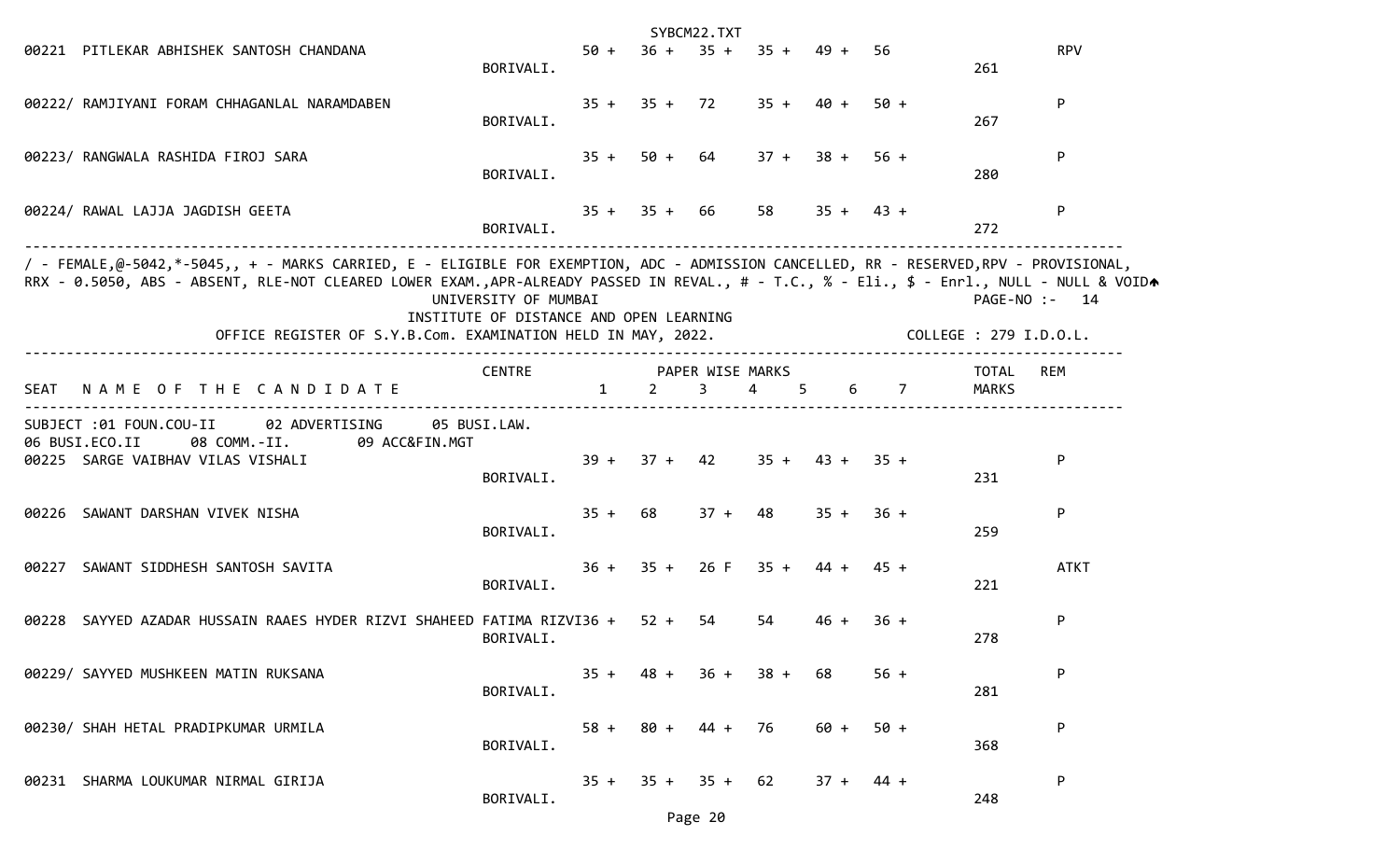| 00232/ SINGH NIKITA MANMOHIT KOMAL                                                                                                                                                                                                                                                                                                                                        | BORIVALI.                                                       | 70     | 76                  | 74                                | 72      | 66          | 80   | 438                   | P           |
|---------------------------------------------------------------------------------------------------------------------------------------------------------------------------------------------------------------------------------------------------------------------------------------------------------------------------------------------------------------------------|-----------------------------------------------------------------|--------|---------------------|-----------------------------------|---------|-------------|------|-----------------------|-------------|
|                                                                                                                                                                                                                                                                                                                                                                           |                                                                 |        |                     |                                   |         |             |      |                       |             |
| 00233/ THAKUR RUBI NITIN SUREKHA                                                                                                                                                                                                                                                                                                                                          | BORIVALI.                                                       |        |                     | $36 + 35 + 35 + 62$               |         | $38 +$      | - 36 | 242                   | P           |
| 00234 THOMSON MICHAEL SELLO MAIMA                                                                                                                                                                                                                                                                                                                                         | BORIVALI.                                                       |        | $39 + 35 + 64$      |                                   | 62      | $35 + 35 +$ |      | 270                   | P           |
| 00235 THUKARUL JITENDRA VIJAY VINAYA                                                                                                                                                                                                                                                                                                                                      | BORIVALI.                                                       |        |                     | $70 + 78 + 60 + 58 + 42 + 14 F$   |         |             |      | 322                   | <b>ATKT</b> |
| 00236/ VYAS POOJA TARACHAND PURNIMA DEVI                                                                                                                                                                                                                                                                                                                                  | BORIVALI.                                                       |        |                     | $35 + 35 + 35 + 24$ F $35 + 35 +$ |         |             |      | 199                   | <b>ATKT</b> |
| 00237/ WAGHELA DEEPALI MAHESH KUSUM                                                                                                                                                                                                                                                                                                                                       | BORIVALI.                                                       | 66     | $35 + 58$           |                                   | 70      | $35 + 35 +$ |      | 299                   | P           |
| 00238 YADAV VINAY KUMAR MATARAJ SAVITRIDEVI<br>SUBJECT :01 FOUN.COU-II<br>03 COMP.S.P.                                                                                                                                                                                                                                                                                    | BORIVALI.<br>05 BUSI.LAW.                                       |        |                     | $35 + 35 + 40$ E 24 F             |         | $40 + 35 +$ |      | 209                   | <b>ATKT</b> |
| 06 BUSI.ECO.II<br>08 COMM.-II.<br>09 ACC&FIN.MGT<br>00239 BHOGALE SHREEKRISHNA SACHIN SUCHITA                                                                                                                                                                                                                                                                             | BORIVALI.                                                       |        |                     | $35 + 35 + 35 + 35 + 37 +$        |         |             | 50   | 227                   | P           |
| 00240/ GAUD NISHA SINGHASAN FULLCHANDI                                                                                                                                                                                                                                                                                                                                    | BORIVALI.                                                       | $42 +$ |                     | $40 + 42 +$                       | $44 +$  | 44 +        | -48  | 260                   | P           |
| 00241 IYENGAR ROHAN RAJAN ASHWINI                                                                                                                                                                                                                                                                                                                                         | BORIVALI.                                                       |        | $35 + 35 + 72$      |                                   | 56      | $35 + 66$   |      | 299                   | P           |
| / - FEMALE,@-5042,*-5045,, + - MARKS CARRIED, E - ELIGIBLE FOR EXEMPTION, ADC - ADMISSION CANCELLED, RR - RESERVED,RPV - PROVISIONAL,<br>RRX - 0.5050, ABS - ABSENT, RLE-NOT CLEARED LOWER EXAM.,APR-ALREADY PASSED IN REVAL., # - T.C., % - Eli., \$ - Enrl., NULL - NULL & VOIDA<br>OFFICE REGISTER OF S.Y.B.Com. EXAMINATION HELD IN MAY, 2022. COLLEGE : 279 I.D.O.L. | UNIVERSITY OF MUMBAI<br>INSTITUTE OF DISTANCE AND OPEN LEARNING |        |                     |                                   |         |             |      | PAGE-NO :- 15         |             |
| SEAT NAME OF THE CANDIDATE                                                                                                                                                                                                                                                                                                                                                | CENTRE PAPER WISE MARKS                                         |        | $1 \quad 2 \quad 3$ |                                   | 4 5 6 7 |             |      | TOTAL<br><b>MARKS</b> | REM         |
| SUBJECT :01 FOUN.COU-II 03 COMP.S.P. 05 BUSI.LAW.<br>06 BUSI.ECO.II 08 COMM.-II. 09 ACC&FIN.MGT                                                                                                                                                                                                                                                                           |                                                                 |        |                     |                                   |         |             |      |                       |             |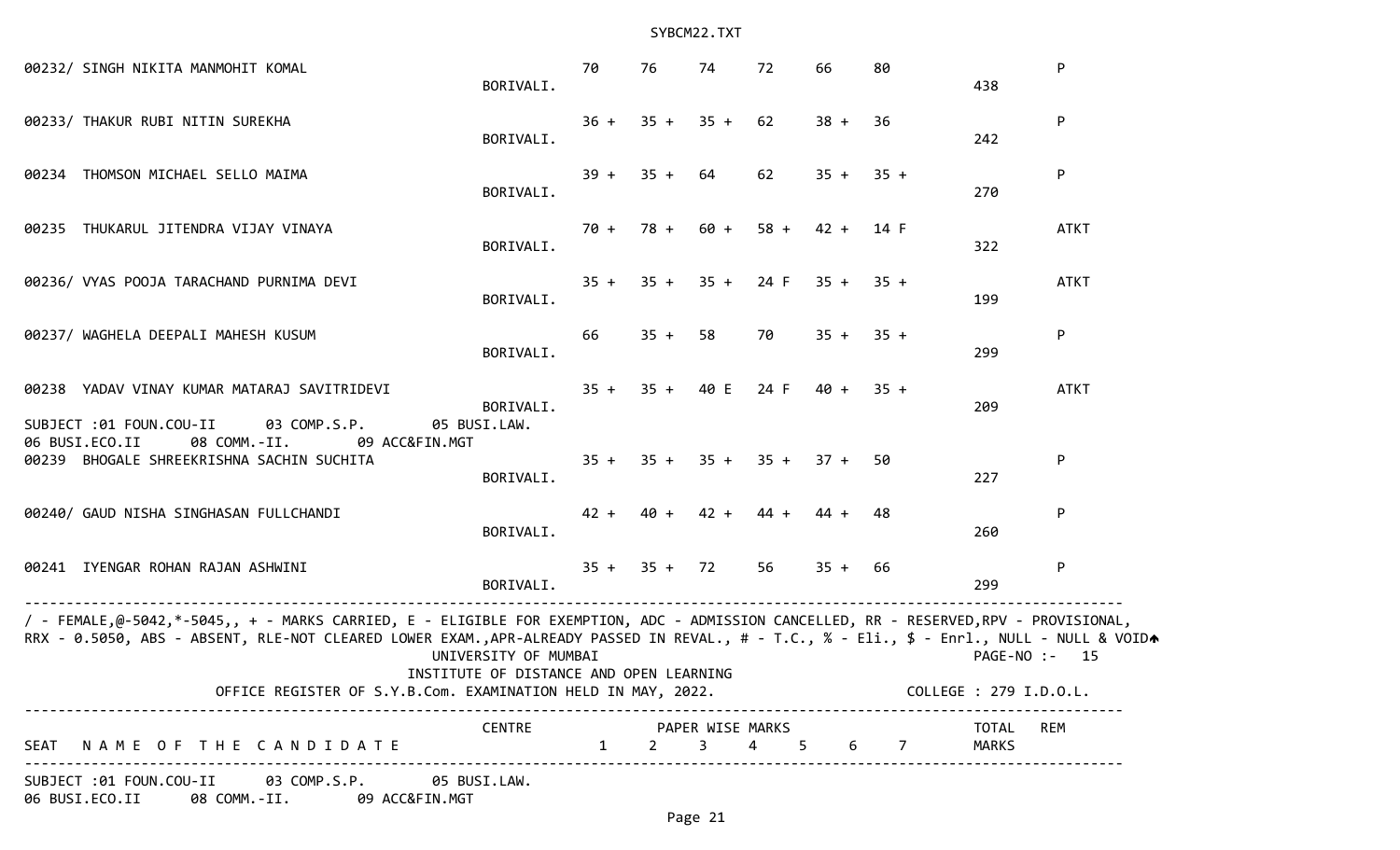|                                                                                                                                                   |           |             |                  | SYBCM22.TXT      |             |        |        |     |            |
|---------------------------------------------------------------------------------------------------------------------------------------------------|-----------|-------------|------------------|------------------|-------------|--------|--------|-----|------------|
| 00242/ KHAN IRAM MOHD RAFIQ FIROZA KHATUN                                                                                                         | BORIVALI. | $43 +$      | $48 +$           | 58               | 56          | 40 +   | 44     | 289 | <b>RPV</b> |
| 00243 SHARMA AAKASH KRISHNA NEERU                                                                                                                 | BORIVALI. | $35 + 39 +$ |                  | 74               | 78          | $35 +$ | $36 +$ | 297 | P          |
| 00244/ SURYAWANSHI VIJAYMALA DHANAJI SIKINDRABAI                                                                                                  | BORIVALI. | $48 + 35 +$ |                  | 70               | $35 +$      | $38 +$ | 58     | 284 | P          |
| 00245/ TATKARE SEEMA ARVIND ARCHANA                                                                                                               | BORIVALI. | $35 + 45 +$ |                  | 68               | 66          | 58     | 52     | 324 | <b>RPV</b> |
| 00246 YADAV SANJAY RAJKUMAR RASILA                                                                                                                | BORIVALI. | 40 +        | $48 +$           | $35 +$           | 38          | $38 +$ | $35 +$ | 234 | P          |
| 00247/ YADAV SHWETA HARIKESH SAVITRI<br>SUBJECT :01 FOUN.COU-II 10 COMPUTERS<br>05 BUSI.LAW.                                                      | BORIVALI. | $47 + 51 +$ |                  | 60               | $45 +$      | $38 +$ | $35 +$ | 276 | P          |
| 06 BUSI.ECO.II<br>08 COMM.-II.<br>09 ACC&FIN.MGT<br>00248 ADHANGALE SACHIN ANANDA NANDA<br>SUBJECT :01 FOUN.COU-II<br>02 ADVERTISING 05 BUSI.LAW. | BORIVALI. |             |                  | $42 + 35 + 35 +$ | $35 + 45 +$ |        | 92     | 284 | P          |
| 06 BUSI.ECO.II 08 COMM.-II. 09 ACC&FIN.MGT<br>00249 BAGAVE SANTOSH MOTIRAM SULOCHANA                                                              | RATNAGIRI |             | $36 + 35 + 35 +$ |                  | 68          | $43 +$ | 78     | 295 | <b>RPV</b> |
| 00250/ DESAI KIRTI CHETAN SUVARNA                                                                                                                 | RATNAGIRI |             | $68 + 68 +$      | 52               | $56 +$      | $48 +$ | $36 +$ | 328 | P          |
| 00251 JADHAV MAHESH SADASHIV PADMINI                                                                                                              | RATNAGIRI | 64          | $37 +$           | $37 +$           | $40 +$      | 66     | $38 +$ | 282 | P          |
| 00252 BHARTIYA DHANANJAY SHIVKUMAR DROPADI                                                                                                        | VASAI     | $35 +$      | $36 +$           | 40               | 52          | $38 +$ | $35 +$ | 236 | P          |
| 00253 CHILE AKASH DATTARAM VAISHALI                                                                                                               | VASAI     | 78          | 52               | 50               | 48          | $35 +$ | $35 +$ | 298 | P          |
| 00254/ DEV NIKSHITA NARENDRA JAYSHREE                                                                                                             | VASAI     | AB          | AB               | AB               | AB          | AB     | AB     | ABS | <b>RR</b>  |
| 00255 GHADGE ASHOK SAMBHAJI CHAAYA                                                                                                                | VASAI     | 44 +        | $37 +$           | 44               | $35 +$      | $41 +$ | $35 +$ | 236 | ${\sf P}$  |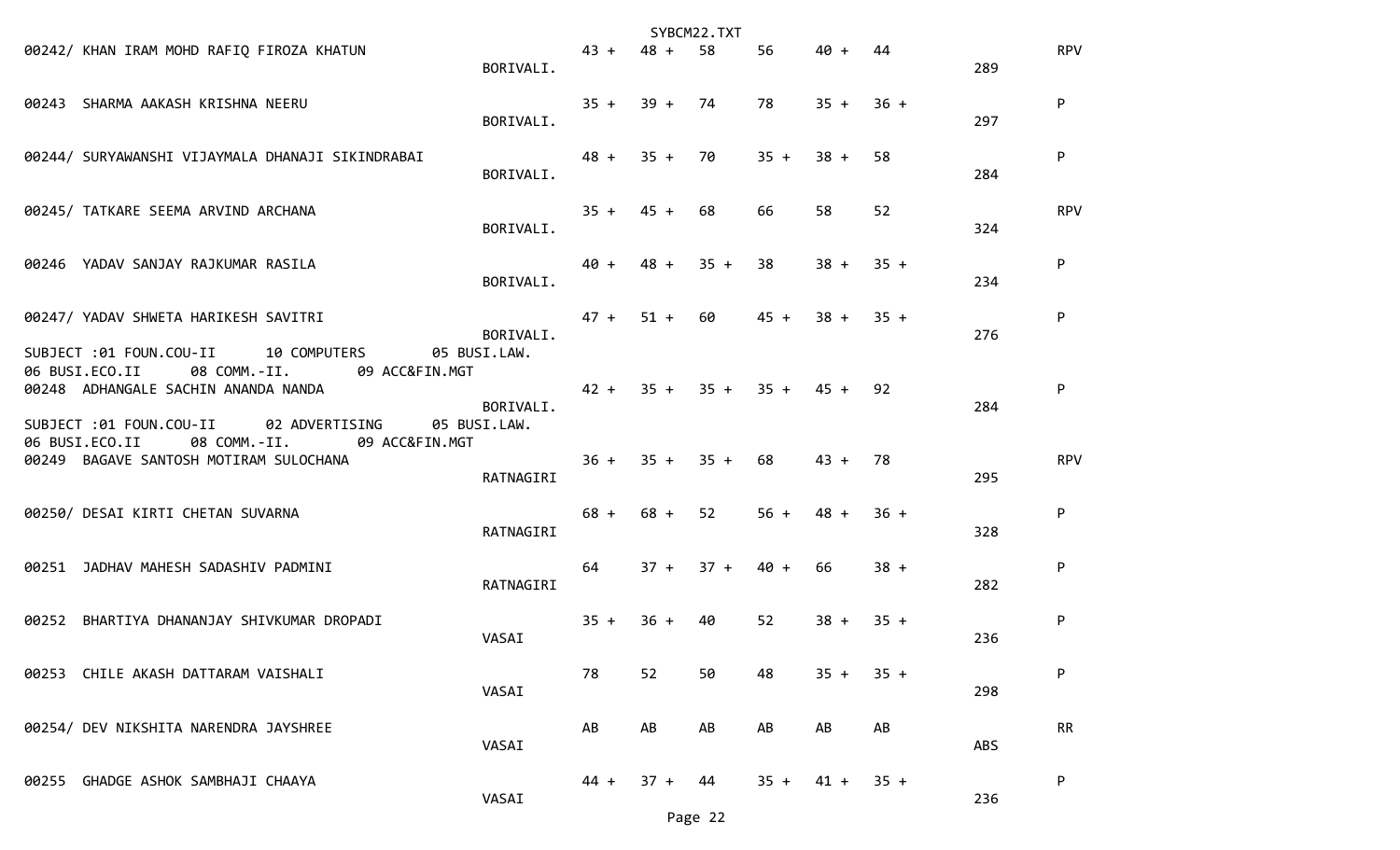| 00256/ KADAM ANKITA VIJAYMANI VANITA                                                                                                                                                                                                                                                                                                               | VASAI                                                           | $44 +$ | 40 +                           | 74             | 44 +                          | 48 +           | $52 +$ |             | 302                                     | P   |
|----------------------------------------------------------------------------------------------------------------------------------------------------------------------------------------------------------------------------------------------------------------------------------------------------------------------------------------------------|-----------------------------------------------------------------|--------|--------------------------------|----------------|-------------------------------|----------------|--------|-------------|-----------------------------------------|-----|
| 00257/ KADAM SHRADDHA VILAS VISHAKHA                                                                                                                                                                                                                                                                                                               | VASAI                                                           |        | $57 + 40 + 43 +$               |                | 66                            | $41 + 82 +$    |        |             | 329                                     | P   |
| 00258/ KADAM SMITA SUBHASH SAPNA                                                                                                                                                                                                                                                                                                                   | VASAI                                                           |        |                                |                | $54 + 58 + 35 + 64$           | 45 + 70        |        |             | 326                                     | P   |
| / - FEMALE,@-5042,*-5045,, + - MARKS CARRIED, E - ELIGIBLE FOR EXEMPTION, ADC - ADMISSION CANCELLED, RR - RESERVED,RPV - PROVISIONAL,<br>RRX - 0.5050, ABS - ABSENT, RLE-NOT CLEARED LOWER EXAM.,APR-ALREADY PASSED IN REVAL., # - T.C., % - Eli., \$ - Enrl., NULL - NULL & VOIDA<br>OFFICE REGISTER OF S.Y.B.Com. EXAMINATION HELD IN MAY, 2022. | UNIVERSITY OF MUMBAI<br>INSTITUTE OF DISTANCE AND OPEN LEARNING |        |                                |                |                               |                |        |             | PAGE-NO :- 16<br>COLLEGE : 279 I.D.O.L. |     |
|                                                                                                                                                                                                                                                                                                                                                    | CENTRE                                                          |        | PAPER WISE MARKS               |                |                               |                |        |             | TOTAL                                   | REM |
| NAME OF THE CANDIDATE<br>SEAT                                                                                                                                                                                                                                                                                                                      |                                                                 | 1      | $2 \left( \frac{1}{2} \right)$ | $3 \qquad 4$   |                               | $5 -$          |        | $6\qquad 7$ | <b>MARKS</b>                            |     |
| 02 ADVERTISING<br>SUBJECT :01 FOUN.COU-II<br>06 BUSI.ECO.II<br>08 COMM.-II.<br>09 ACC&FIN.MGT<br>00259 KANGADA JITENDRA SURTE ROSHANI                                                                                                                                                                                                              | 05 BUSI.LAW.<br>VASAI                                           | 66 +   |                                | $60 + 56 + AB$ |                               | $46 +$         | $46 +$ |             | 274                                     | ABS |
| 00260/ MASCARENHAS VENITHA KAMIL MAGDALENE                                                                                                                                                                                                                                                                                                         | VASAI                                                           | $54 +$ | $42 +$                         |                | $39 + 35 +$                   | 46 +           | 82     |             | 298                                     | P   |
| 00261/ MEHER AKSHATA DATTARAM ARUNA                                                                                                                                                                                                                                                                                                                | VASAI                                                           |        | $42 + 35 + 35 + 54$            |                |                               | $35 + 51 +$    |        |             | 252                                     | P   |
| 00262 PANDEY DEEPAK KUMAR PAWAN KUMAR SARITA DEVI                                                                                                                                                                                                                                                                                                  | VASAI                                                           | 66     | $40 +$                         | 52             | $36 +$                        | 48 +           | $36 +$ |             | 278                                     | P   |
| PANDEY RAJNEESH SURESHCHANDRA SAROJA DEVI<br>00263                                                                                                                                                                                                                                                                                                 | VASAI                                                           | $35 +$ | $52 +$                         | 36             | $35 + 40 +$                   |                | $35 +$ |             | 233                                     | P   |
| 00264/ PARAB ROHINI SANTOSH YOGITA                                                                                                                                                                                                                                                                                                                 | VASAI                                                           |        | $48 + 38 + 58$                 |                |                               | $40 + 42 + 40$ |        |             | 266                                     | P   |
| 00265 PARIDA JAY DAMODAR PRATIMA                                                                                                                                                                                                                                                                                                                   | VASAI                                                           |        |                                |                | $76 + 52 + 68 + 52 + 48 + 46$ |                |        |             | 342                                     | P   |
| 00266/ PARMAR VANDITA BHARAT ANITA                                                                                                                                                                                                                                                                                                                 |                                                                 | $35 +$ |                                | $36 + 35 + 60$ |                               | $40 +$         | 54 +   |             |                                         | P   |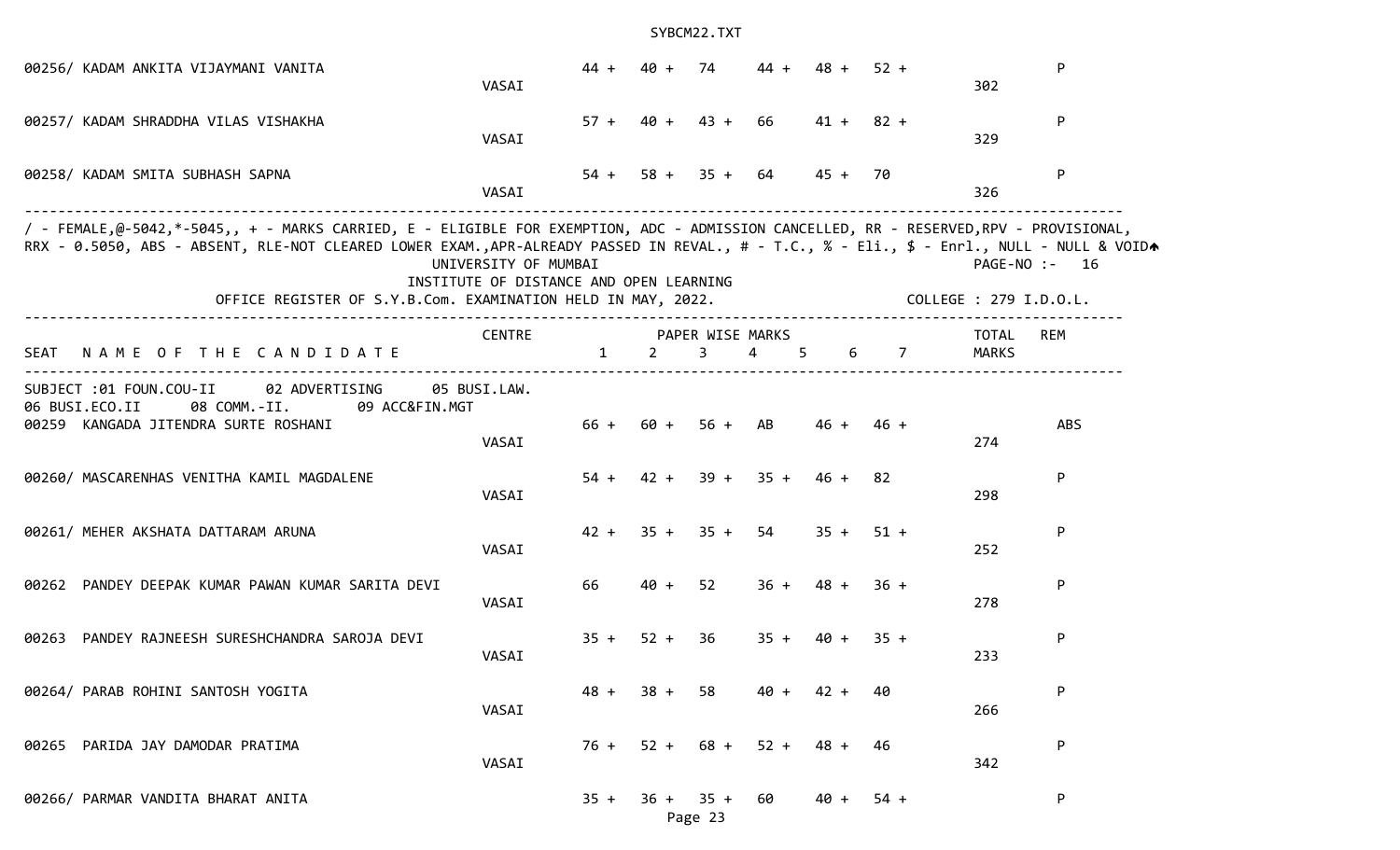|                                                                                                                                                                                                                                                                                    | VASAI                                                           |        |        | SYBCM22.TXT         |                  |                  |                     | 260                    |             |
|------------------------------------------------------------------------------------------------------------------------------------------------------------------------------------------------------------------------------------------------------------------------------------|-----------------------------------------------------------------|--------|--------|---------------------|------------------|------------------|---------------------|------------------------|-------------|
| 00267 PIMPLE BHAVESH SURESH SUNITA                                                                                                                                                                                                                                                 | VASAI                                                           | $88 +$ | 66     | $68 +$              | $66 + 70 +$      |                  | $74 +$              | 432                    | P           |
| 00268/ SALVI SAKSHI SUNIL SUNITA                                                                                                                                                                                                                                                   | VASAI                                                           | 40 E   |        | $40 + 35 + 35 + AB$ |                  |                  | AB                  | 150                    | <b>ATKT</b> |
| 00269 SARKALE CHANDRAKANT NARAYAN VANITA                                                                                                                                                                                                                                           | VASAI                                                           | $40 +$ | $38 +$ |                     | $49 + 35 + 36 +$ |                  | -54                 | 252                    | P           |
| 00270/ SARVAIYA ASHA DINESH JAYABEN                                                                                                                                                                                                                                                | VASAI                                                           | $72 +$ | $52 +$ | $46 +$              | $38 +$           | $56 +$           | 30 F                | 294                    | <b>ATKT</b> |
| 00271/ SHAIKH SHAGUFA MD QAMRE AALAM SHAHEEN                                                                                                                                                                                                                                       | VASAI                                                           | $60 +$ | $56 +$ | 58                  | $68 +$           | $48 +$           | $48 +$              | 338                    | P           |
| 00272/ SHAKANTHI POOJA RAJAN RENUKA                                                                                                                                                                                                                                                | VASAI                                                           | $35 +$ |        | $35 + 35 + 35$      |                  | $48 +$           | $90 +$              | 278                    | P           |
| 00273 SINGH SHIVAM VINOD SAVITA                                                                                                                                                                                                                                                    | VASAI                                                           | $36 +$ | $50 +$ | $35 +$              | $44 +$           | $58 +$           | 42                  | 265                    | P           |
| 00274 SOLANKI JITENDRA MANGAL SHUDHA                                                                                                                                                                                                                                               | VASAI                                                           | 66     | 54     | 66                  | 68               | 66               | 60                  | 380                    | P           |
| 00275/ SOLANKI UNNATI JAYESH POONAM                                                                                                                                                                                                                                                | VASAI                                                           | $40 +$ | $44 +$ | 36                  | $52 +$           | $50 +$           | 50                  | 272                    | P           |
| 00276 KISHAN LAL MADAN LAL KANIYA DEVI                                                                                                                                                                                                                                             | VASAI                                                           | $36 +$ |        | $36 + 28$ F         |                  | $35 + 44 + 49 +$ |                     | 228                    | <b>ATKT</b> |
| / - FEMALE,@-5042,*-5045,, + - MARKS CARRIED, E - ELIGIBLE FOR EXEMPTION, ADC - ADMISSION CANCELLED, RR - RESERVED,RPV - PROVISIONAL,<br>RRX - 0.5050, ABS - ABSENT, RLE-NOT CLEARED LOWER EXAM.,APR-ALREADY PASSED IN REVAL., # - T.C., % - Eli., \$ - Enrl., NULL - NULL & VOIDA | UNIVERSITY OF MUMBAI<br>INSTITUTE OF DISTANCE AND OPEN LEARNING |        |        |                     |                  |                  |                     | $PAGE-NO: - 17$        |             |
| OFFICE REGISTER OF S.Y.B.Com. EXAMINATION HELD IN MAY, 2022.                                                                                                                                                                                                                       |                                                                 |        |        |                     |                  |                  |                     | COLLEGE : 279 I.D.O.L. |             |
| SEAT NAME OF THE CANDIDATE                                                                                                                                                                                                                                                         | CENTRE                                                          |        |        | PAPER WISE MARKS    |                  |                  | 1 2 3 4 5 6 7 MARKS | TOTAL REM              |             |
| SUBJECT :01 FOUN.COU-II 02 ADVERTISING 05 BUSI.LAW.<br>06 BUSI.ECO.II 08 COMM.-II. 09 ACC&FIN.MGT                                                                                                                                                                                  |                                                                 |        |        |                     |                  |                  |                     |                        |             |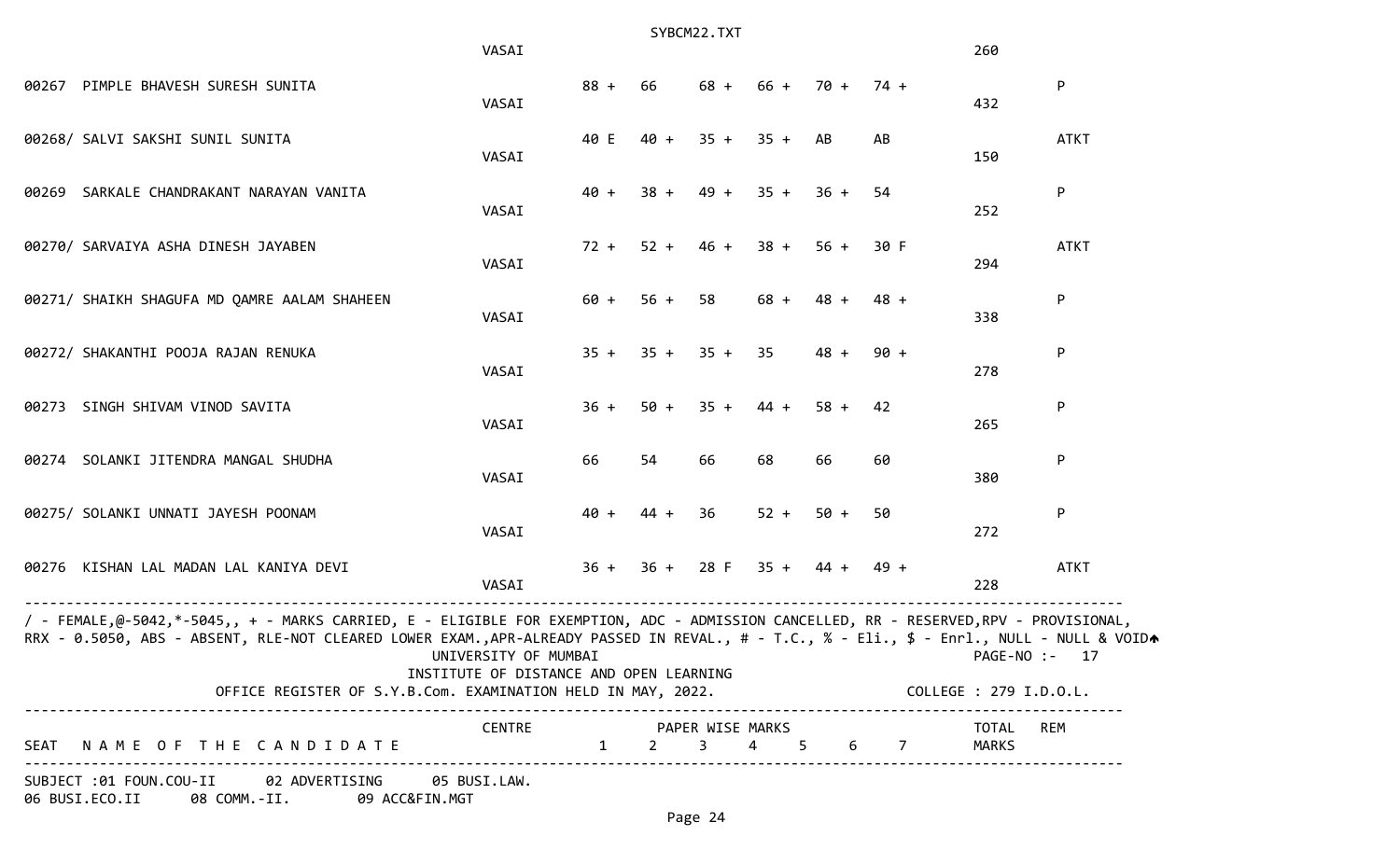|       |                                                                                           |                       |        |                  | SYBCM22.TXT |        |        |        |     |             |
|-------|-------------------------------------------------------------------------------------------|-----------------------|--------|------------------|-------------|--------|--------|--------|-----|-------------|
|       | 00277 SUVARNA AKSHAYKUMAR PRAKASH RESHMA                                                  | VASAI                 | $37 +$ | $36 +$           | $35 +$      | $38 +$ | $41 +$ | 28 F   | 215 | <b>ATKT</b> |
|       | 00278 TAMBE RAKESH BHIKURAM RANJANA<br>SUBJECT :01 FOUN.COU-II<br>03 COMP.S.P.            | VASAI<br>05 BUSI.LAW. | 76     | $40 +$           | 60          | 50     | 56     | 44     | 326 | P           |
|       | 06 BUSI.ECO.II<br>08 COMM.-II.<br>09 ACC&FIN.MGT<br>00279/ CHAUDHARY MANISHA VINOD PUNITA | VASAI                 | 80     | 70               | 68          | 70     | 70     | 50     | 408 | P           |
|       | 00280/ CHAWAN JYOTI KUMAR JAYASHREE                                                       | VASAI                 | $35 +$ | 36               | $42 +$      | $35 +$ | $38 +$ | $35 +$ | 221 | P           |
|       | 00281 GHADI VIGHNESH VINAYAK VINITA                                                       | VASAI                 | $60 +$ | $64 +$           | $52 +$      | $64 +$ | $36 +$ | AB     | 276 | <b>ABS</b>  |
|       | 00282/ HINDLEKAR VARSHA GAJANAN SARITA                                                    | VASAI                 | $64 +$ | $68 +$           | $56 +$      | 60 +   | $76 +$ | 58     | 382 | P           |
|       | 00283/ MANE SONAL SURESH SUNITA                                                           | VASAI                 | $35 +$ | $36 +$           | $35 +$      | 50     | 62     | $36 +$ | 254 | P           |
|       | 00284 MER HITESH JANARDAN MINAKSHEE                                                       | VASAI                 | $35 +$ | $35 +$           | $36 +$      | $35 +$ | 64     | 62     | 267 | P           |
| 00285 | NAKAR RAHUL RAJESHKUMAR SHOBHANA                                                          | VASAI                 | $39 +$ | $45 + 35 +$      |             | 66     | $35 +$ | $36 +$ | 256 | P           |
|       | 00286 NIKAM DHIRAJ SANJAY YASHODA                                                         | VASAI                 | $35 +$ | $48 +$           | 26 F        | $48 +$ | $56 +$ | $44 +$ | 257 | <b>ATKT</b> |
|       | 00287/ PALWANKAR SAMIDHA MADHUKAR MANISHA                                                 | VASAI                 |        | $35 + 35 + 35 +$ |             | 56     | 42     | $35 +$ | 238 | P           |
|       | 00288/ SHAHAPURKAR RESHMA BALKRISHNA UMA                                                  | VASAI                 | 88     | $43 +$           | $35 + 62$   |        | 50     | $35 +$ | 313 | P           |
|       | 00289/ SINGH PRIYA LALPRATAP SAROJ                                                        | VASAI                 | 56     | $36 +$           | $37 +$      | $44 +$ | $35 +$ | $59 +$ | 267 | P           |
|       | 00290 TIWARI HEMANT RAJESH JAYA                                                           | VASAI                 | $48 +$ | 60 +             | $48 +$      | $48 +$ | 40 +   | 44     | 288 | P           |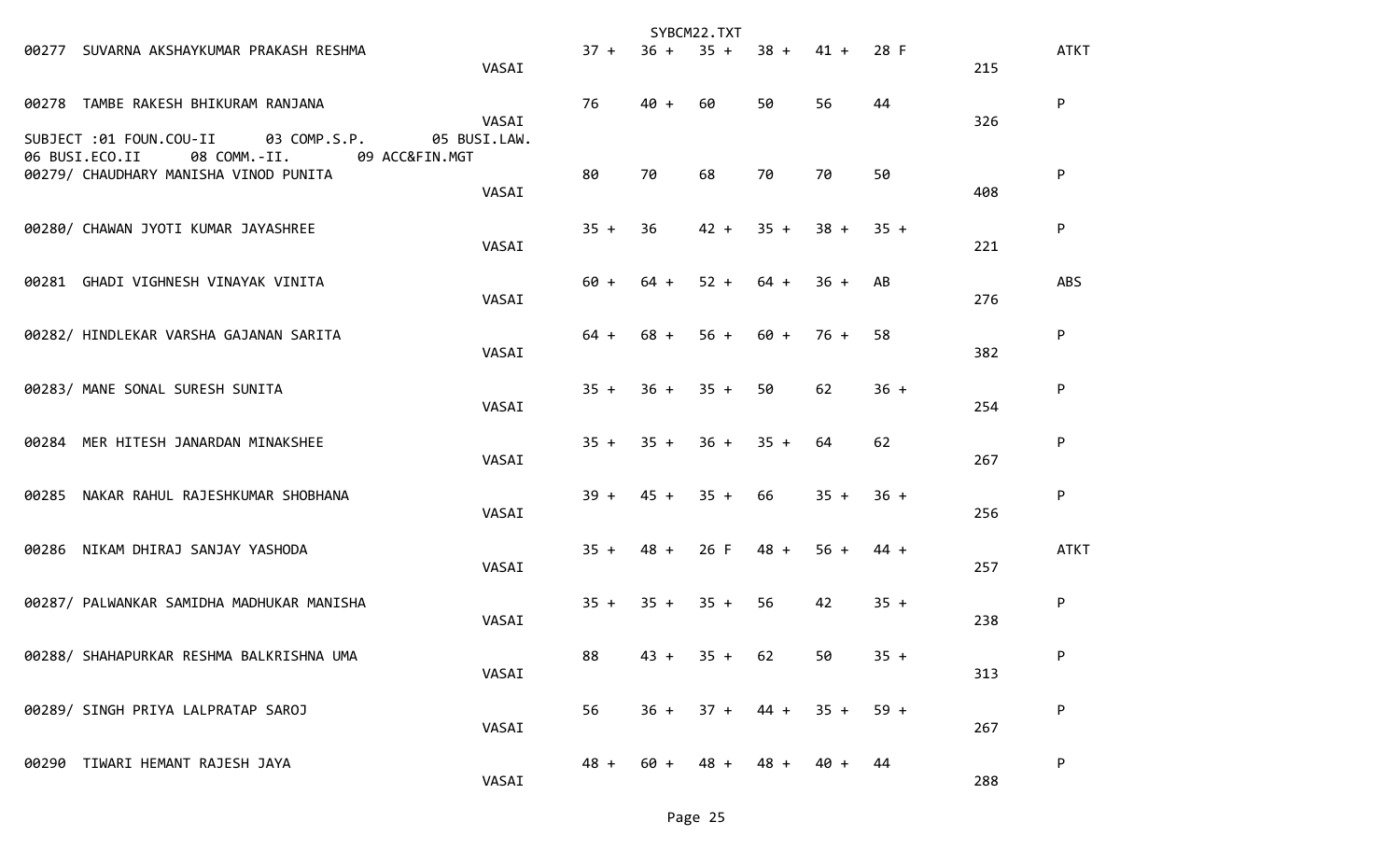|                                                                                                                                                                                                                                                                                    |                                                                 |              |                                | SYBCM22.TXT    |                                 |                  |             |                        |               |
|------------------------------------------------------------------------------------------------------------------------------------------------------------------------------------------------------------------------------------------------------------------------------------|-----------------------------------------------------------------|--------------|--------------------------------|----------------|---------------------------------|------------------|-------------|------------------------|---------------|
| 00291/ WALKAR SHWETA VINAYAK SHILPA                                                                                                                                                                                                                                                |                                                                 |              | $45 + 35 + 60$                 |                |                                 | $35 + 38 + 43 +$ |             |                        | P             |
| SUBJECT :01 FOUN.COU-II<br>02 ADVERTISING<br>06 BUSI.ECO.II<br>08 COMM.-II.<br>09 ACC&FIN.MGT                                                                                                                                                                                      | VASAI<br>05 BUSI.LAW.                                           |              |                                |                |                                 |                  |             | 256                    |               |
| 00292 BURLA MELVIN PRABHUDAS RUTHFLORANCE                                                                                                                                                                                                                                          | NAVI MUM.                                                       |              | $35 + 60 + 64$                 |                |                                 | $36 + 72 + 35 +$ |             | 302                    | P             |
| 00293/ DAREKAR MAYURI PRABHAKAR PRAJYOTI                                                                                                                                                                                                                                           | NAVI MUM.                                                       |              | $56 + 35 + 35 + 50$            |                |                                 |                  | $46 + 69 +$ | 291                    | P             |
| / - FEMALE,@-5042,*-5045,, + - MARKS CARRIED, E - ELIGIBLE FOR EXEMPTION, ADC - ADMISSION CANCELLED, RR - RESERVED,RPV - PROVISIONAL,<br>RRX - 0.5050, ABS - ABSENT, RLE-NOT CLEARED LOWER EXAM.,APR-ALREADY PASSED IN REVAL., # - T.C., % - Eli., \$ - Enrl., NULL - NULL & VOIDA | UNIVERSITY OF MUMBAI<br>INSTITUTE OF DISTANCE AND OPEN LEARNING |              |                                |                |                                 |                  |             |                        | PAGE-NO :- 18 |
| OFFICE REGISTER OF S.Y.B.Com. EXAMINATION HELD IN MAY, 2022.                                                                                                                                                                                                                       |                                                                 |              |                                |                |                                 |                  |             | COLLEGE : 279 I.D.O.L. |               |
| NAME OF THE CANDIDATE<br>SEAT                                                                                                                                                                                                                                                      | <b>CENTRE</b>                                                   | $\mathbf{1}$ | $2 \left( \frac{1}{2} \right)$ | $\overline{3}$ | PAPER WISE MARKS<br>$4 \quad 5$ |                  | $6\qquad 7$ | TOTAL<br>MARKS         | <b>REM</b>    |
| SUBJECT :01 FOUN.COU-II<br>02 ADVERTISING<br>06 BUSI.ECO.II<br>08 COMM.-II.<br>09 ACC&FIN.MGT<br>00294 DSOUZA JONCIL ALROY JERALD ANCILLA                                                                                                                                          | 05 BUSI.LAW.<br>NAVI MUM.                                       |              |                                |                | $42 + 54 + 26$ F $35 + 46 +$    |                  | 28 F        | 231                    | <b>ATKT</b>   |
| 00295/ GULASKAR GAURI SHARAD SMITA                                                                                                                                                                                                                                                 | NAVI MUM.                                                       | $35 +$       |                                | $43 + 35 + 66$ |                                 | $40 +$           | $-35 +$     | 254                    | P             |
| 00296/ KAMBLE ASMITA PRAKASH PRIYA                                                                                                                                                                                                                                                 | NAVI MUM.                                                       | 54           | $38 +$                         | 54             |                                 | $35 + 35 + 35 +$ |             | 251                    | P             |
| 00297 KAMBLE ROSHAN UTTAM ALKA                                                                                                                                                                                                                                                     | NAVI MUM.                                                       | $36 +$       |                                |                | $44 + 38 + 50 + 52 + 40$        |                  |             | 260                    | P             |
| 00298 KAMBLE SUBHASH NARAYAN LAXMIBAI                                                                                                                                                                                                                                              | NAVI MUM.                                                       | 74           |                                |                | $41 + 39 + 39 + 43 + 76 +$      |                  |             | 312                    | <b>RPV</b>    |
| 00299 KUNDAYAIN GOPAL VITHAL PUSHPA                                                                                                                                                                                                                                                | NAVI MUM.                                                       |              | $38 + 54$ 40                   |                | 40                              | 54               | $40 +$      | 266                    | P             |
| 00300 MORE ROSHAN RAJENDRA SEEMA                                                                                                                                                                                                                                                   | NAVI MUM.                                                       | $35 +$       | $36 +$                         | 40             |                                 | $35 + 35 + 35 +$ |             | 216                    | P             |
| 00301/ NAIK LATA HARISHCHANDRA CHANCHALA                                                                                                                                                                                                                                           |                                                                 |              |                                | Page 26        | $36 + 35 + 35 + 62$             |                  | $35 + 45 +$ |                        | P             |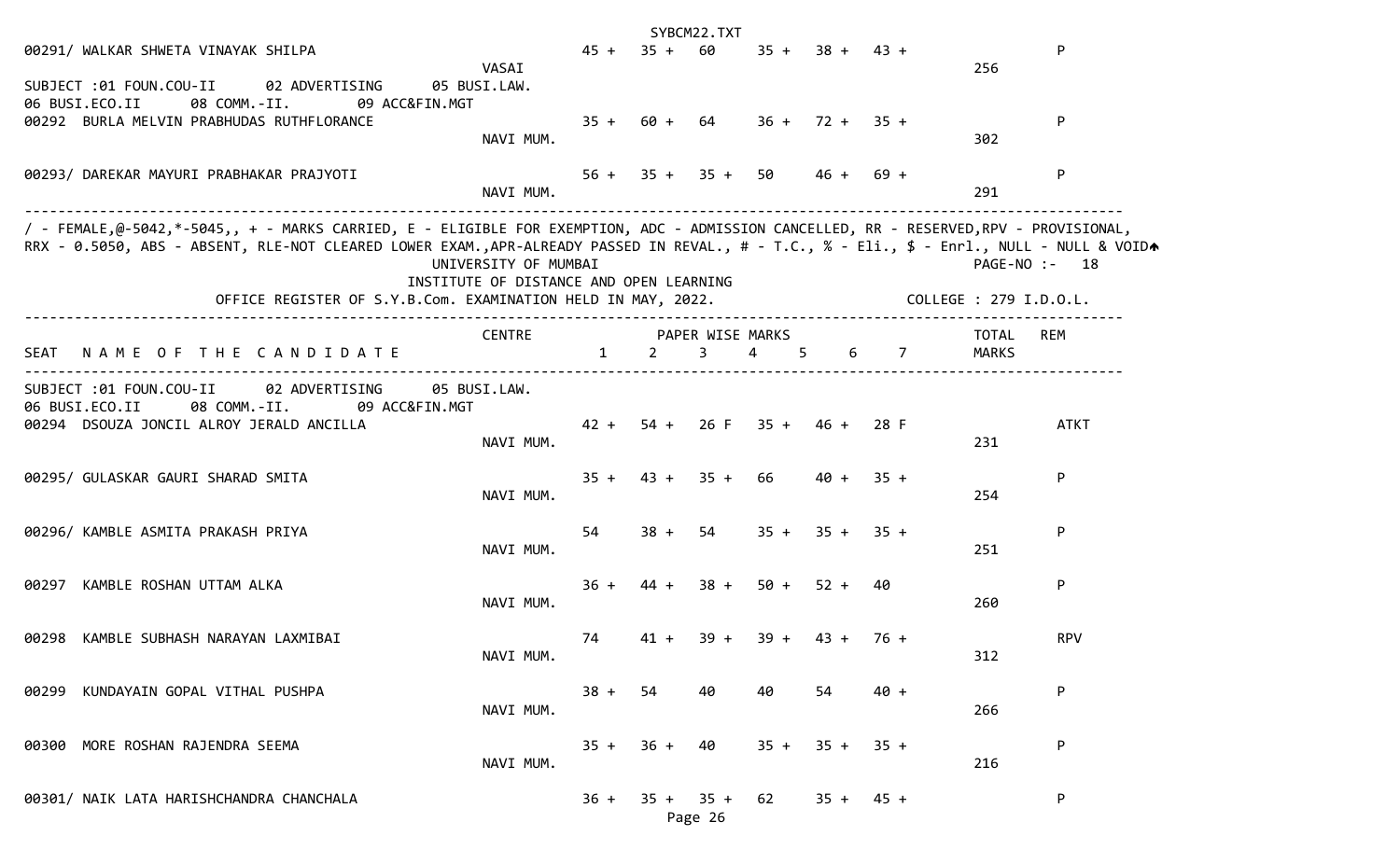|                                                                                                                                                                                                                                                                                    | SYBCM22.TXT                                                     |    |  |                                   |  |                  |  |                              |               |  |  |
|------------------------------------------------------------------------------------------------------------------------------------------------------------------------------------------------------------------------------------------------------------------------------------|-----------------------------------------------------------------|----|--|-----------------------------------|--|------------------|--|------------------------------|---------------|--|--|
|                                                                                                                                                                                                                                                                                    | NAVI MUM.                                                       |    |  |                                   |  |                  |  | 248                          |               |  |  |
| 00302 PANAYARIL BIJU JOHN PONNAMMA                                                                                                                                                                                                                                                 | NAVI MUM.                                                       |    |  | $35 + AB$ $35 + AB$ $35 + 35 +$   |  |                  |  | 140                          | <b>ABS</b>    |  |  |
| 00303 PATIL SWAPNIL BALASAHEB ALKA                                                                                                                                                                                                                                                 | NAVI MUM.                                                       |    |  | $44 + 35 + 36 + 35 + 38 + AB$     |  |                  |  | 188                          | <b>ABS</b>    |  |  |
| 00304 SECHETTI MILIN PRABHU BHUSHANAM VIJAYALAKSHMI                                                                                                                                                                                                                                | NAVI MUM.                                                       |    |  | $39 + 43 + 58$                    |  | $35 + 35 + 35 +$ |  | 245                          | P             |  |  |
| SUBJECT :01 FOUN.COU-II 03 COMP.S.P.<br>06 BUSI.ECO.II<br>08 COMM.-II. 09 ACC&FIN.MGT<br>00305 DHANAWADE SUNIT RAGHUNATH MANJULA                                                                                                                                                   | 05 BUSI.LAW.<br>NAVI MUM.                                       |    |  | $35 + 56$ 48 +                    |  | $36 + 38 + 52$   |  | 265                          | P             |  |  |
|                                                                                                                                                                                                                                                                                    |                                                                 |    |  |                                   |  |                  |  |                              |               |  |  |
| 00306/ NAZMEEN SABA ABDUL WAHID NAFISA                                                                                                                                                                                                                                             | NAVI MUM.                                                       |    |  | $35 + 35 + 58$                    |  | $36 + 35 + 70 +$ |  | 269                          | P             |  |  |
| 00307/ PATIL PRAGATI SHASHIKANT KUNDA                                                                                                                                                                                                                                              | NAVI MUM.                                                       | AB |  | $35 + 35 + 35 + 35 + 55 +$        |  |                  |  | 195                          | <b>ABS</b>    |  |  |
| SUBJECT :01 FOUN.COU-II<br>02 ADVERTISING<br>06 BUSI.ECO.II<br>08 COMM.- I. 09 COMM.-II.<br>00308 BHARTIYA DHANNU SHIVKUMAR DHURPATI                                                                                                                                               | 05 BUSI.LAW.<br>ACC&FIN.MGT<br>VASAI                            |    |  | 43 + 45 + 30 F 40 E 43 + 50 +     |  |                  |  | 251                          | <b>RPV</b>    |  |  |
| 00309 KIJABILE SURAJ SUNIL SUJATA                                                                                                                                                                                                                                                  |                                                                 |    |  | $46 + 35 + 35 + 14 F$ $40 + 38 +$ |  |                  |  |                              | <b>RPV</b>    |  |  |
| SUBJECT :01 FOUN.COU-II 03 COMP.S.P.<br>06 BUSI.ECO.II<br>08 COMM.-II.<br>09 ACC&FIN.MGT                                                                                                                                                                                           | VASAI<br>05 BUSI.LAW.                                           |    |  |                                   |  |                  |  | 208                          |               |  |  |
| 00310 OZA VISHWA KAMLESH NISHI                                                                                                                                                                                                                                                     | VASAI                                                           |    |  | $54 + 38 + 35 + 60$               |  | $46 + 35 +$      |  | 268                          | <b>RPV</b>    |  |  |
| / - FEMALE,@-5042,*-5045,, + - MARKS CARRIED, E - ELIGIBLE FOR EXEMPTION, ADC - ADMISSION CANCELLED, RR - RESERVED,RPV - PROVISIONAL,<br>RRX - 0.5050, ABS - ABSENT, RLE-NOT CLEARED LOWER EXAM.,APR-ALREADY PASSED IN REVAL., # - T.C., % - Eli., \$ - Enrl., NULL - NULL & VOIDA | UNIVERSITY OF MUMBAI<br>INSTITUTE OF DISTANCE AND OPEN LEARNING |    |  |                                   |  |                  |  |                              | PAGE-NO :- 19 |  |  |
| OFFICE REGISTER OF S.Y.B.Com. EXAMINATION HELD IN MAY, 2022. COLLEGE : 279 I.D.O.L.                                                                                                                                                                                                |                                                                 |    |  |                                   |  |                  |  |                              |               |  |  |
| SEAT NAME OF THE CANDIDATE                                                                                                                                                                                                                                                         | CENTRE PAPER WISE MARKS                                         |    |  |                                   |  |                  |  | TOTAL<br>1 2 3 4 5 6 7 MARKS | REM           |  |  |
| SUBJECT :01 FOUN.COU-II 03 COMP.S.P. 05 BUSI.LAW.<br>06 BUSI.ECO.II 08 COMM.-II. 09 ACC&FIN.MGT                                                                                                                                                                                    |                                                                 |    |  |                                   |  |                  |  |                              |               |  |  |